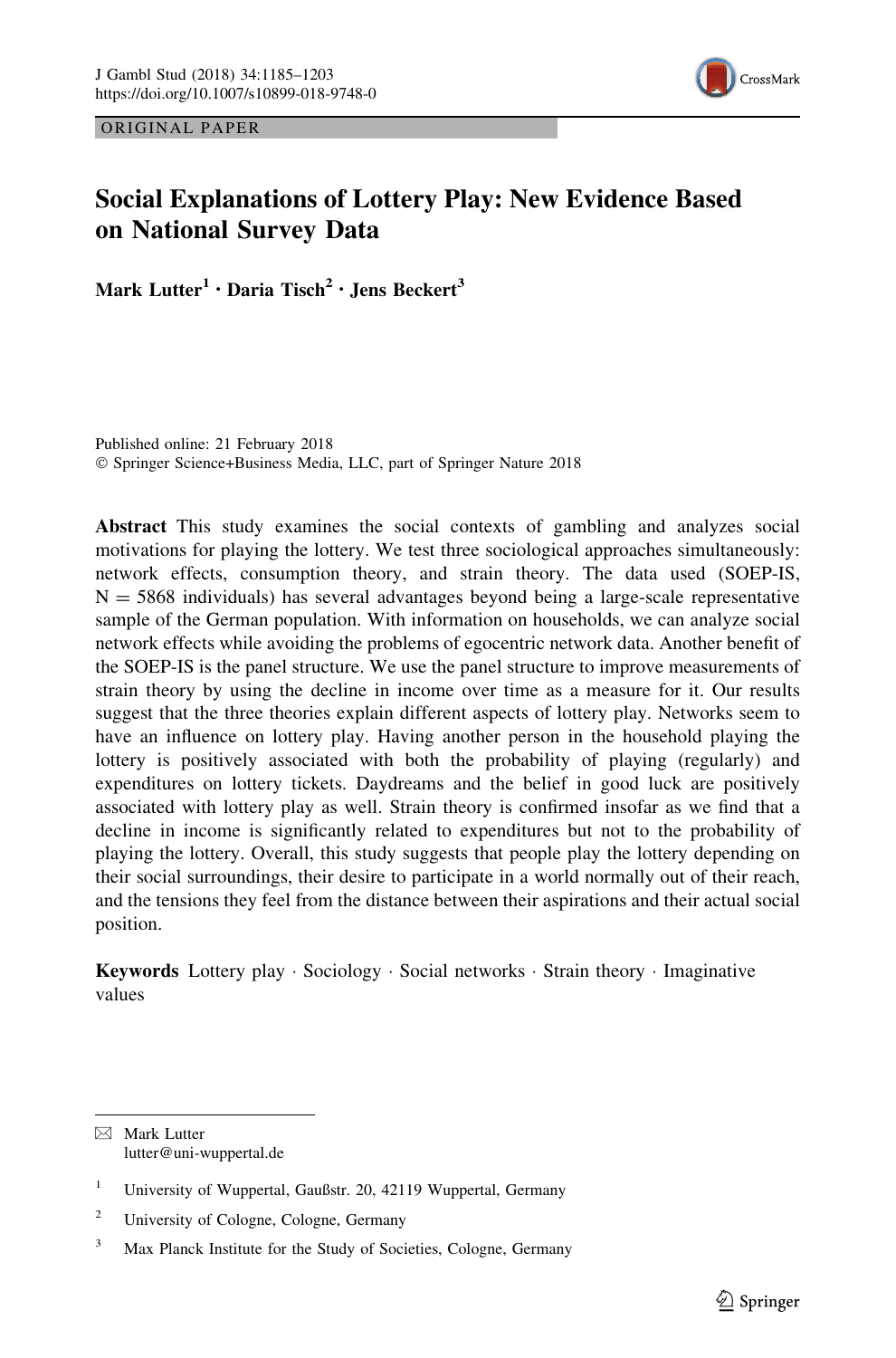### **Introduction**

More than 200 years ago, Adam Smith pointed to lottery players' errors in judgment and stated that the ''vain hope of gaining some of the great prizes is the sole cause of this demand [for lottery tickets]" (Smith [1904](#page-18-0) [1776]:I.10.30). Ever since, it has primarily been economists and psychologists who have attempted to explain the motivation for lottery gambling. They have done so by recourse to individualistic factors, especially cognitive biases (for a review, see Ariyabuddhiphongs [2011](#page-16-0)). It has been found that irrational beliefs about probability, random events, and the chance of winning, belief in good luck, and personality traits (e.g., impulsivity) are associated with lottery play (Ariyabuddhiphongs and Chanchalermporn [2007;](#page-16-0) Chiu and Storm [2010](#page-16-0); Ladouceur et al. [1995](#page-17-0); Pravichai and Ariyabuddhiphongs [2014;](#page-17-0) Rogers [1998](#page-17-0); Rogers and Webley [2001\)](#page-17-0). In contrast, empirical sociological investigations of the causes that people participate in lotteries are scarce. Only a few sociological studies exist (for a recent review, see Beyerlein and Sallaz [2017](#page-16-0); Sarti and Triventi  $2017$ ). These studies focus on several aspects of lottery play. Garvía ( $2007$ ) and Guillén et al.  $(2012)$  $(2012)$  $(2012)$  address the question of why people play the lottery in syndicates. They emphasize that individuals play in syndicates primarily for social reasons, for example to cement membership and status position in social networks. Rosecrance ([1986](#page-18-0)) and Adams ([1996,](#page-16-0) [2001](#page-16-0)) examine binding social arrangements as causes for the persistence of lottery play. Beckert and Lutter [\(2013\)](#page-16-0) examine why it is especially the poor who play the lottery. They find that peer play, educational attainment and self-perceived social deprivation are correlated with lottery expenditures. Recently, economists have also turned to more social explanations—e.g. positive emotions before the draw, the imaginative qualities of lottery play, social status, and social networks—and tested them (Burger et al. [2016;](#page-16-0) Forrest et al. [2002;](#page-17-0) Friehe and Mechtel [2015;](#page-17-0) Humphreys and Perez [2013;](#page-17-0) Kocher et al. [2014\)](#page-17-0). With the exception of Beckert and Lutter [\(2013\)](#page-16-0), studies analyze only one explanation at a time or pool different sociological explanations.

We integrate motivational and involvement models to explain both why people play the lottery at all and why some people have higher expenditures on lottery tickets than others do (Binde [2013](#page-16-0)). Instead of examining a single explanation, we explore three sociological explanations simultaneously. The first explanation is social network-related effects. People can play the lottery due to social contagion or simply because they seek shared experiences with friends. Second, lottery play has imaginative social qualities. Buying lottery tickets enables a hope of winning and thus indulging in daydreams of a better future. And third, according to strain theory, playing the lottery relieves tensions felt by individuals who experience status inconsistencies. In the following, we describe the three sociological explanations of lottery play in detail.

#### Social Network Effects

To understand who plays the lottery, it is promising to look at both the causal effects of social networks and pure selection effects. Regarding the latter, one needs to consider the homophily principle from social network theory, according to which people's close surroundings within networks are homogeneous in terms of many socio-demographic characteristics, attitudes, and behaviors (McPherson et al. [2001](#page-17-0)). Individuals choose their close ties based on common attitudes, including towards gambling. The homophily principle also applies to households and families. Although strong affective bonds among families also allow for heterophily regarding some behavioral characteristics or attitudes, ''family ties are homophilous on most characteristics'' (McPherson et al. [2001:](#page-17-0)431). It is therefore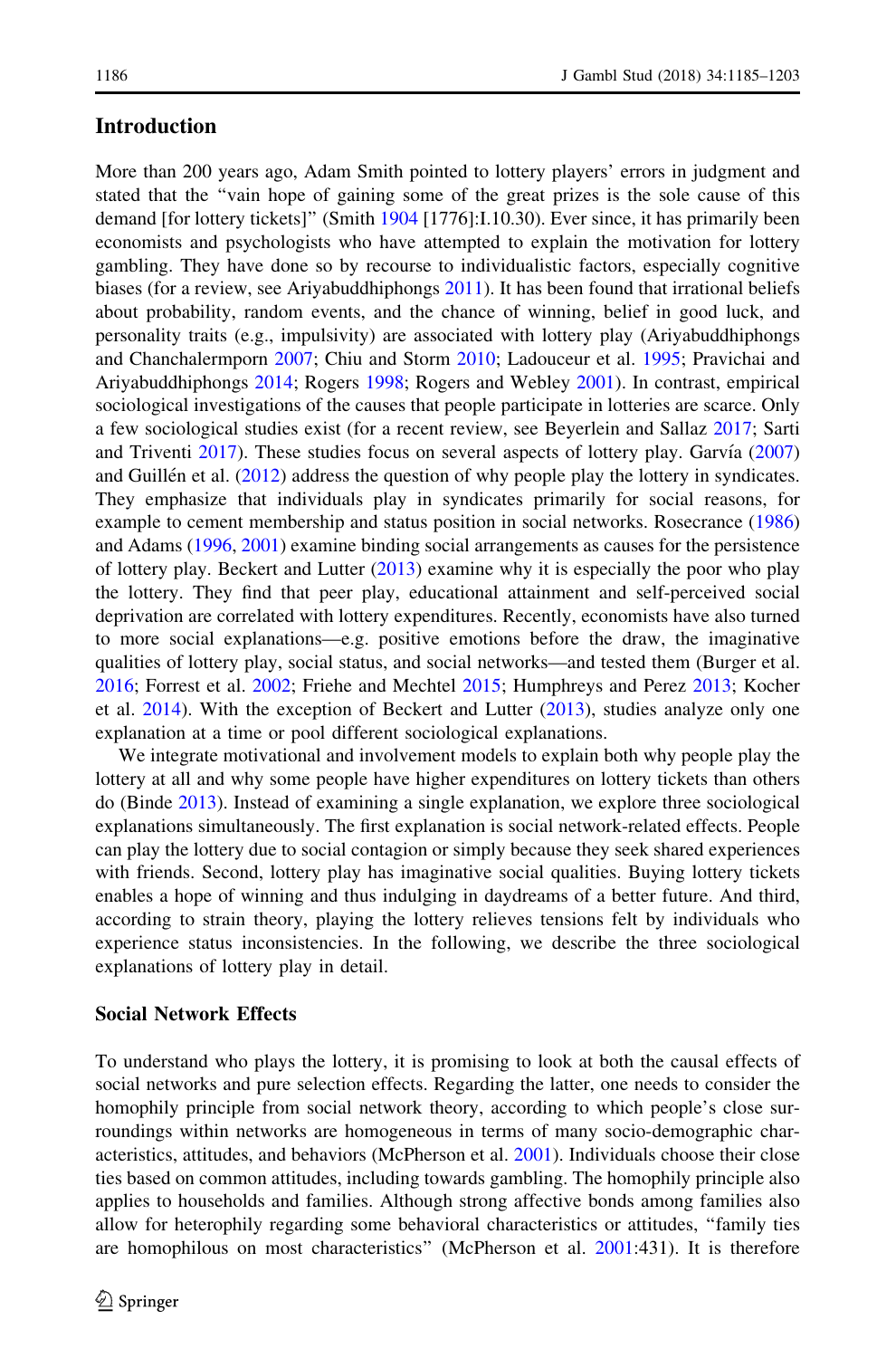reasonable to expect that household members are similar in their gambling behavior, and that we can predict the probability that an individual will play the lottery on the basis of the gambling behavior of their fellow household members. Felsher et al. ([2003](#page-17-0)) have found that parents' lottery gambling behavior explains why young household members start and continue participating in the game.

The selection effect has to be distinguished from the causal effect of the social surroundings: the gambling behavior of individuals with whom people have close ties could influence the decision to start or to continue playing the lottery. It has been shown that people play in syndicates together with others for social reasons, e.g. for the purpose of maintaining friendship and group life (Garvía [2007](#page-17-0); Guillén et al. [2012;](#page-17-0) Humphreys and Perez [2013\)](#page-17-0). Playing the lottery in a group allows for shared experiences, enforces common values, and encourages communication. In this sense, it can be seen as a ''group-building activity" (Binde [2009:](#page-16-0)17). Since it produces these social values, the utility of a lottery ticket exceeds the expected monetary return (Beckert and Lutter [2013\)](#page-16-0). One can also obtain these positive social returns without playing in a syndicate. If one's close ties play the lottery, it is likely that the lottery becomes a topic of conversation or a social event even if the players play separately. Thus, it can be assumed that people at least partly play the lottery on social grounds.

The above arguments have been concerned with individuals' decisions to play the lottery. Yet, we also expect that the same arguments hold for people's expenditures on lottery tickets. Social contagion may influence expenditures since individuals in one's social network, who also play the lottery, may encourage one to spend more money on lottery tickets. Further, if people play in syndicates, they will do so regularly, as a result of which their expenditures will be higher than those of gamblers who play in isolation. In addition, if people play the lottery for social reasons, reducing expenditures (e.g., after losses) could threaten the continuity of the group or one's own group membership and are therefore less likely (Beckert and Lutter [2013](#page-16-0)).

#### Belief in Good Luck and the Imaginative Qualities of Lottery Play

Another approach to explaining lottery gambling is based on Campbell's [\(1987](#page-16-0)) con-sumption theory and Beckert's [\(2016](#page-16-0)) theory of fictional expectations. From this perspective, people do not buy lottery tickets as an economic investment, but to buy daydreams about positive social futures, e.g. evocations of immense wealth, a higher social status, or improved life opportunities (Lutter [2012\)](#page-17-0). According to Campbell ([1987:](#page-16-0)89), in modern societies ''individuals do not so much seek satisfaction from products, as pleasure from the self-illusory experience which they construct from their associated meanings.'' Having a lottery ticket in hand, the player can enjoy daydreaming about becoming rich.

Kocher et al. [\(2014](#page-17-0)) designed an experiment that demonstrates that ''buying a dream'' is a motivation for playing the lottery. Participants in the experiment could choose whether they wanted to have a lottery ticket for the same or the following day. Those participants who preferred a delayed lottery ticket were more likely to experience emotions such as hope and the thrill of anticipation. In this sense, playing the lottery involves consumption benefits like daydreaming and fantasizing about a positive future (Binde [2013](#page-16-0); Forrest et al. [2002\)](#page-17-0).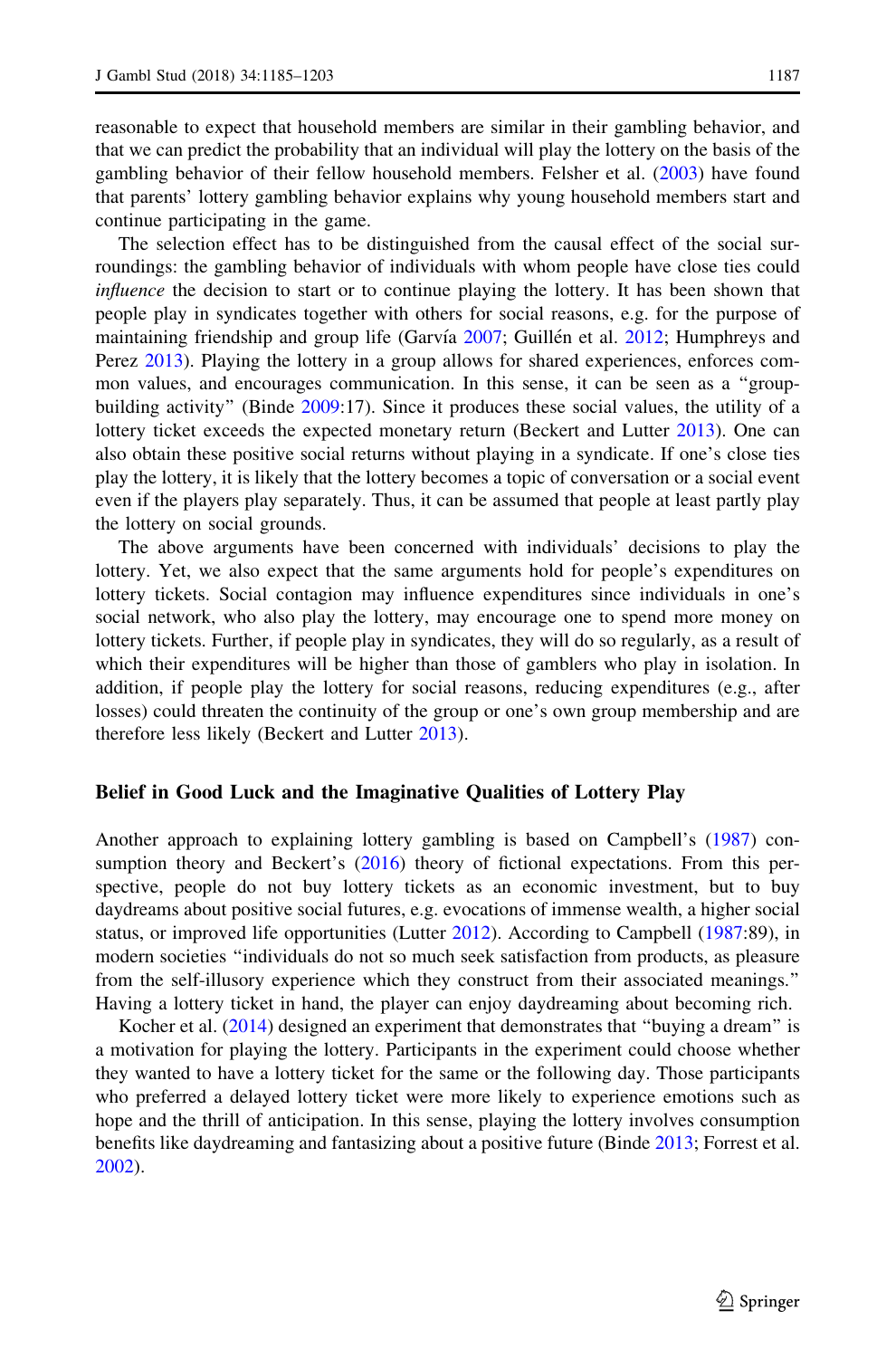#### Deprivation or Strain Theory

According to structural functionalist and deprivation theories, playing the lottery can also be perceived as a form of tension or strain management (Bloch [1951](#page-16-0); Devereux [1980](#page-16-0)). Modern societies create pressure to be successful, but the means to achieve success are unequally distributed, leading to frustrations for many (Frey [1984](#page-17-0); Merton [1938\)](#page-17-0). Gambling can relieve tensions felt by individuals who are frustrated by their social status or because they feel generally alienated. Dissatisfaction with one's daily work routines or status inconsistencies are causes of this kind of strain. Gambling releases these tensions in different ways. First, it helps one escape the monotony of everyday life (Goffman [1967\)](#page-17-0). In this sense, playing the lottery can be perceived as a leisure activity in which people buy tickets to enjoy the fun and thrill of the game (Burger et al. [2016](#page-16-0); Casey [2006;](#page-16-0) Downes et al. [1976](#page-17-0); Kocher et al. [2014](#page-17-0)). Second, although the chances of winning are low, playing the lottery at least creates hope for material improvement and a higher social status that cannot be achieved through conventional channels (Beckert and Lutter [2013](#page-16-0); Bloch [1951;](#page-16-0) Clotfelter and Cook [1991](#page-16-0); Devereux [1980](#page-16-0); Forrest et al. [2002\)](#page-17-0). And third, hearing stories about lottery winners can help relieve strain. When one has a ticket, ''the process of identification with these lucky persons is greatly facilitated'' (Devereux [1980:](#page-16-0)782). One might envy the winner, but it can nevertheless be satisfying to see that the lottery wins were distributed by chance. ''Lotteries may be considered a 'social equalizer' in that, no matter what your position in society, everyone has an equal chance to win'' (Haisley et al. [2008:](#page-17-0)289). And again, there is the hope that one might be the winner oneself next time.

Therefore, we assume that playing the lottery relieves feelings of strain resulting from an unsatisfactory daily life or status inconsistencies. Greco and Curci  $(2016)$  $(2016)$  show that feelings of strain are related to both gambling and substance abuse. Friehe and Mechtel ([2015\)](#page-17-0) suggest that status orientation is related to gambling behavior. They find that households that are concerned with status are more likely to participate in gambling and spend more on it (lotteries, betting shops, casinos, gaming machines, and online betting). Haisley et al. [\(2008](#page-17-0)) designed an experiment to investigate whether implicit comparisons with other income classes increase the probability of playing the lottery. The participants, all of whom were low-income individuals, were divided into two groups and had to report their income. One group was given a range of income brackets that placed their income near the bottom, while the other was given a range that made them appear relatively better off. The researchers found that people who are made to feel poor are more likely to purchase lottery tickets.

We argue that it is not only the subjectively perceived social status that is important, but also the *change* in social position relative to one's past. If one's own situation has gotten worse, feelings of deprivation may arise or become more intense. We expect that the greater the deprivation, the higher the subsequent stakes in the lottery gambling activity.

A satisfaction with work ethical values could reduce the temptation to play the lottery. While a work ethic emphasizes productivity, efficiency, and self-discipline, playing the lottery contradicts these virtues by ignoring rationality and self-reliance (Beckert and Lutter [2013\)](#page-16-0). We assume that playing the lottery is especially effective for strain management for people who are dissatisfied with work ethical values, since those people might not believe they can change their life for the better through their own hard work.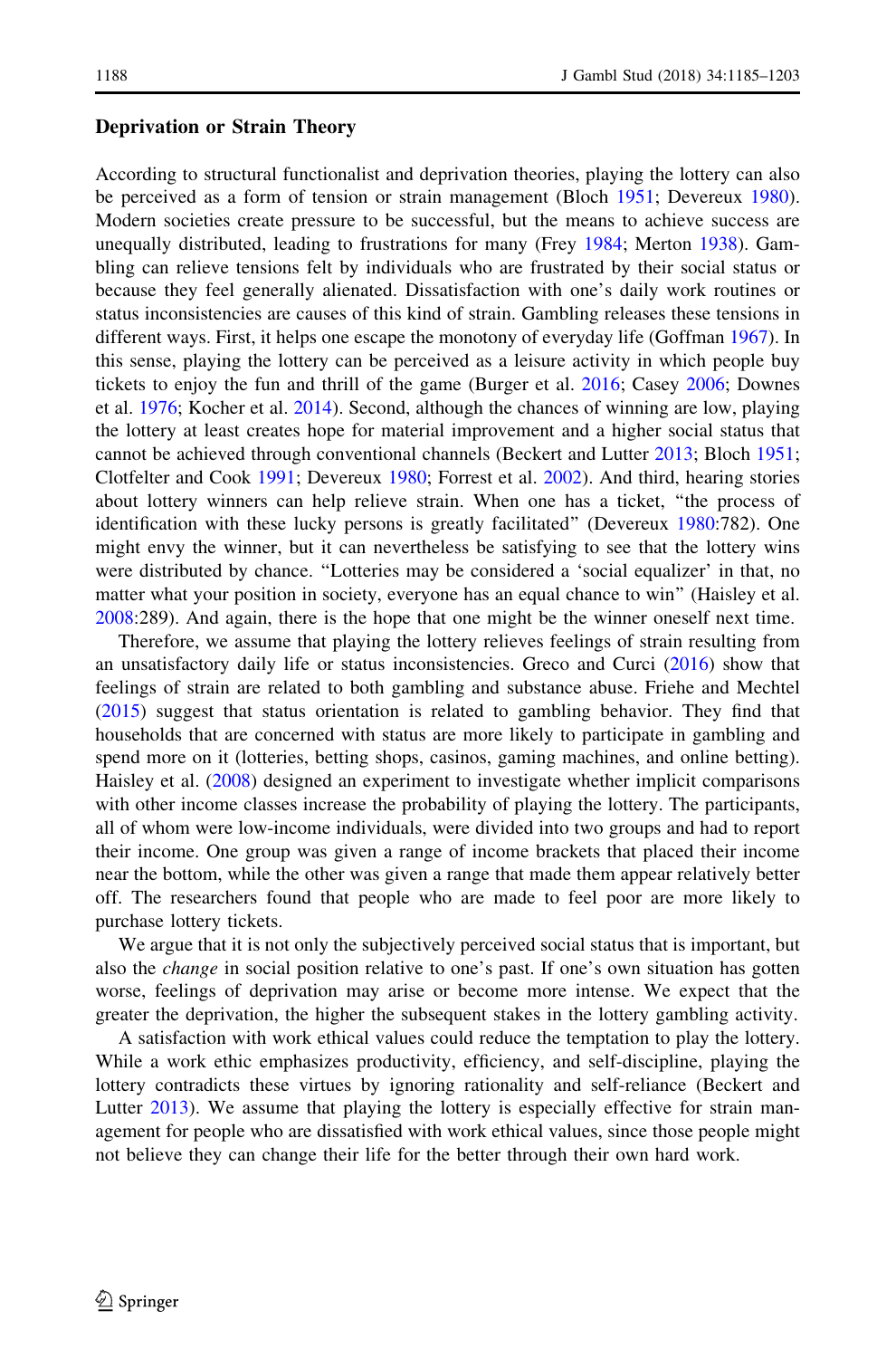## Hypotheses

Deriving from the three sociological approaches, we test the following hypotheses:

H1.1 A person is more likely to play the lottery if someone else in their household does so as well.

H1.2 Playing the lottery in a syndicate increases the probability of playing the lottery more regularly.

H1.3 A person will spend more on lottery gambling if someone else in the household also plays the lottery.

H1.4 A person's lottery expenditures will be higher if they play the lottery in a syndicate.

H2.1 The more a person expresses beliefs in good luck and daydreams about a positive future, the higher the probability to play the lottery.

H2.2 The more a person expresses beliefs in good luck and daydreams about a positive future, the higher the expenditures on the lottery.

H3.1 The higher a person's dissatisfaction with their work and social status, the higher the probability to play the lottery.

H3.2 The higher a person's dissatisfaction with their work and social status, the higher the expenditures on the lottery.

H3.3 The more that a person's income has recently decreased, the higher the probability to play the lottery.

H3.4 The more a person's income has recently decreased, the higher the expenditures on the lottery.

## **Methods**

## Participants and Setting

To explore the social factors behind lottery play, we draw on data from a nationwide survey and make use of its panel and household structure data. The German Socio-Economic Panel Innovation Sample (SOEP-IS) is a specific module of the German Socio-Economic Panel, a representative panel survey of the German population. The SOEP-IS is a random sample of households. Within a selected household, every member of a household above age 17 is asked to answer a questionnaire separately. The SOEP-IS was established for particularly innovative research projects and thus differs from the SOEP Core Study because of the additional modules it uses.<sup>1</sup> In 2014, the SOEP-IS included the module ''Lottery Play: Expenditure, Frequency, and Explanatory Variables.'' This module was implemented for this particular study and measures lottery play and possible explanatory variables. Besides providing representative data on the prevalence of lottery play, the module makes it possible to test social factors of lottery play in a large-scale,

<sup>&</sup>lt;sup>1</sup> For data access, see SOEP-IS [\(2014](#page-18-0)). For more information on SOEP-IS, see Richter and Schupp [\(2012\)](#page-17-0).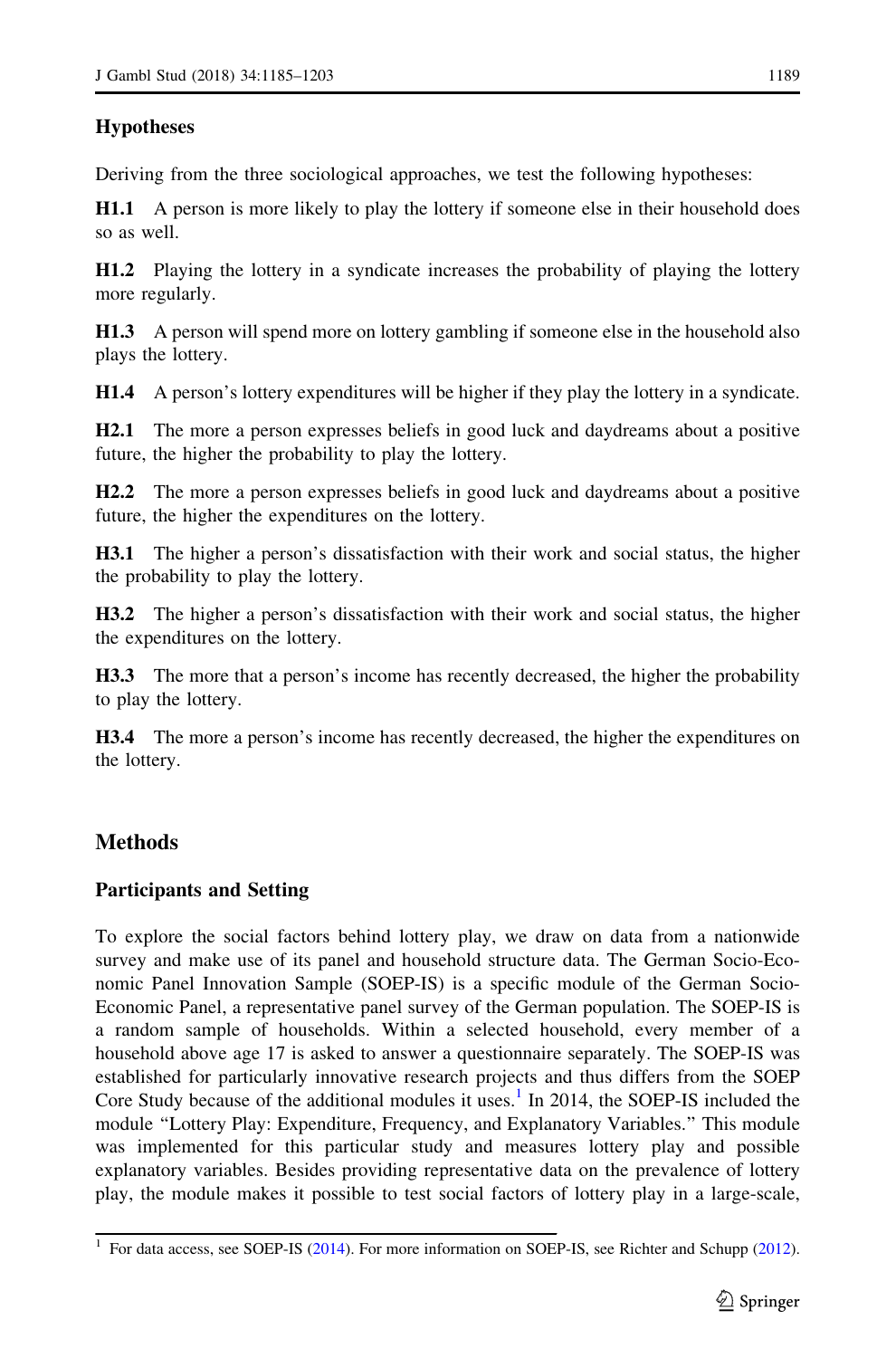nationally representative study. In addition to the data on lottery play, which is representative for the year 2014, the module makes it possible to use the specific panel structure of the SOEP-IS core modules. While data on lottery play is only available from the 2014 study, we use sociodemographic data from the 2013 and 2014 SOEP-IS core modules, which allows us to test whether changes in personal income affect lottery play (as a test for strain theory). The main sample (SOEP-IS [2014](#page-18-0)) consists of 3730 households, containing a total of 5868 individuals. 53.1% of the participants are female. The average age of the participants is 52 years, with ages ranging from 17 to 96 years.

#### **Instruments**

To measure lottery play we use the following item: ''How often do you usually play the lottery? (1) At least once a week; (2) At least once or twice a month; (3) A few times year; (4) I don't play.'' The following item measures the expenditures: ''How much money did you spend on lottery tickets within the last month?'' (in Euro). Both items have been used and quality-tested in previous studies (Beckert and Lutter [2009](#page-16-0), [2013](#page-16-0)). To operationalize work/life satisfaction we use two items taken from a scale by Firestone et al. [\(2005](#page-17-0)): ''I think my daily life or job is much more interesting than those of others'' and ''I'm often bored during the day" (seven-point Likert scale from  $1 =$  "I fully agree" to  $7 =$  "I don't agree at all''). The seven-point Likert items measuring work orientation are taken from a scale by Mirels and Garrett [\(1971](#page-17-0)) and read: ''If one works hard enough, one is likely to make a good life for oneself'' and ''The self-made person is likely to be more ethical than the person born to wealth'' (reverse coded).

The predisposition to daydreaming and beliefs in good luck are measured by the following seven-point Likert items: ''I often dream about what it would be like to win a large amount of money in the lottery", "I often indulge in daydreams about a positive future for myself'', ''In order to get along in life, it is good to have luck on your side'', and ''Life is mostly controlled by fate'' (Beckert and Lutter [2013\)](#page-16-0).

#### Variables

Our main dependent variables are, first, a binary coded variable that measures whether a respondent plays the lottery at least a few times a year or does not play at all  $(1 =$  respondent played at least a few times a year;  $0 =$  otherwise), and second, the amount he or she spends on lottery tickets each month. The latter measures the intensity with which they play the lottery. Further dependent variables are used to check the robustness of our findings. We distinguish between the frequency of lottery play by using two more binary coded variables: playing at least once or twice a month and playing weekly. To capture the degree of financial involvement in lottery gambling, we use monthly expenditures as a percentage share of income (Beckert and Lutter [2013\)](#page-16-0). In addition, we use the logged expenditure for lottery tickets because expenditures are highly skewed and a natural log transformation would allow the linear model to fit well.

To test the hypotheses regarding social network effects (H1.1–H1.4), we use two binary coded explanatory variables. One measures whether at least one other household member plays the lottery  $(1 = at least one other household member plays; 0 = none of the other$ household members play/single-person household). To build this variable, we do not have to rely on egocentric networks, but instead can take advantage of the household-based study. If another member of the respondent's household indicated that they play the lottery at least a few times a year, the variable is coded 1. If no other household member indicated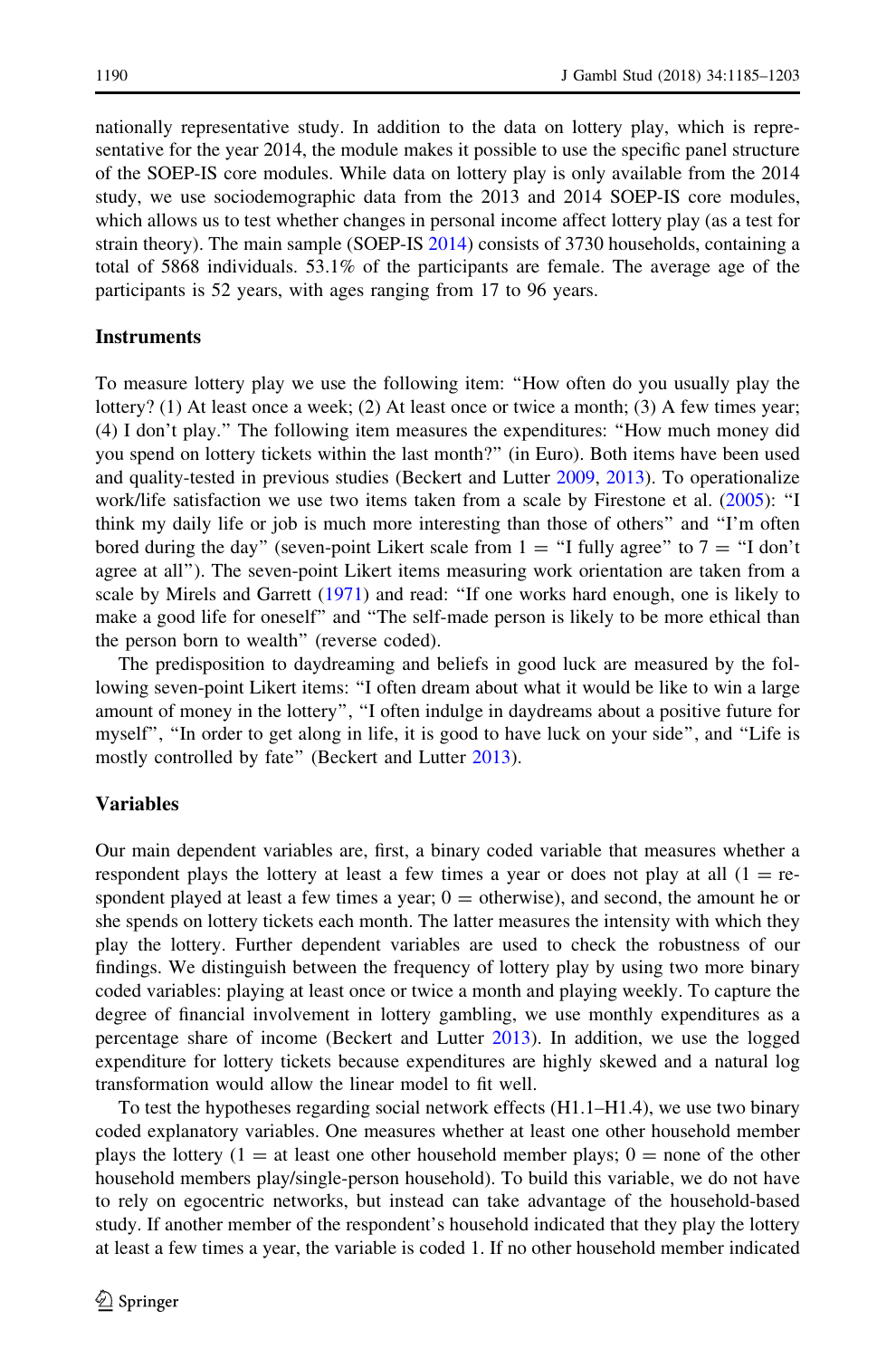that they play or if the respondent lives in a single-person household, the variable is coded 0. The second variable measures whether the respondent usually plays in a syndicate  $(1 =$  usually plays with others,  $0 =$  usually plays alone). Since this question was only asked if the respondent indicated that they play the lottery, we have missing values for those respondents who do not play the lottery at least a few times a year.

To test the hypotheses regarding the imaginative qualities of lottery play (H2.1, H2.2) and to test strain theory (H3.1, H3.2), we rely on predicted factor scores of an iterated principal factor analysis (see "Results" section). The aim of the factor analysis is to summarize measures of work satisfaction, work orientation, predisposition to daydreaming, and beliefs in good luck.

In addition, we test strain theory by looking at the respondents' change in income. Here, we make use of the panel structure of the SOEP-IS and build a variable by subtracting the equivalized income in 2014 from that in 2013. Thus, the decline in a respondent's equivalized income (in 100 euros) is used as another explanatory variable.

As control variables, we use age (in years), a binary coded variable for gender  $(1 = \text{female}, 0 = \text{male})$ , education (number of years spent in school and higher-learning institutions), a binary coded variable for the household type  $(1 = single-person household,$  $0 =$  otherwise), level of employment  $(1 =$  full time,  $0 =$  otherwise), unemployed  $(1 = yes, 0 = otherwise)$ , retired  $(1 = yes, 0 = otherwise)$ , and income (monthly equivalized available net income in euros<sup>2</sup>).

#### Statistical Methods

In order to test our hypotheses, we estimate a series of regressions on lottery play and on monthly expenditures. First, we estimate logistic regressions since our measures for lottery play are binary coded. As dependent variables, we use lottery play (model 1), regular lottery play (model 2), and weekly lottery play (model 3). Respondents who stated that they do not play the lottery at all were not asked if they play in a syndicate. To test the association between playing in a syndicate and the probability of playing the lottery on a regular basis, we therefore only need to examine the respondents who indicated that they play at least a few times a year. Here, we again use regular lottery play (model 4) and weekly lottery play (model 5) as dependent variables and limit our sample to lottery players.

Second, we estimate an OLS regression on monthly expenditures in euros (model 6). To test non-linear relationships, we estimate an OLS regression on logged monthly expenditures (model 7). In model 8, we use expenditures as a percentage of equivalized income as the dependent variable. Since expenditures as a percentage of income are bounded between 0 and 1, we use a fractional response model (Papke and Wooldridge [1996](#page-17-0)). Respondents who indicated that they do not play the lottery were not asked how much they spend on lottery tickets. In models 6 to 8, we include all respondents and assign 0 euros to those who do not play the lottery. Since  $ln(0)$  is not defined, we add a constant term to conduct the log transformation (Cameron and Trivedi [1998:](#page-16-0)90). We estimate  $\ln(y + 1)$  by OLS in models 7 and 10. Since we want to estimate the association between playing in a syndicate and expenditures, we have to limit our sample to lottery players in the remaining

<sup>&</sup>lt;sup>2</sup> The equivalized income is calculated according to the OECD-modified equivalence scale. This scale assigns a value of 1 to the household head, a value of 0.5 to each additional adult household member (above age 14), and a value of 0.3 to each child (below age 14).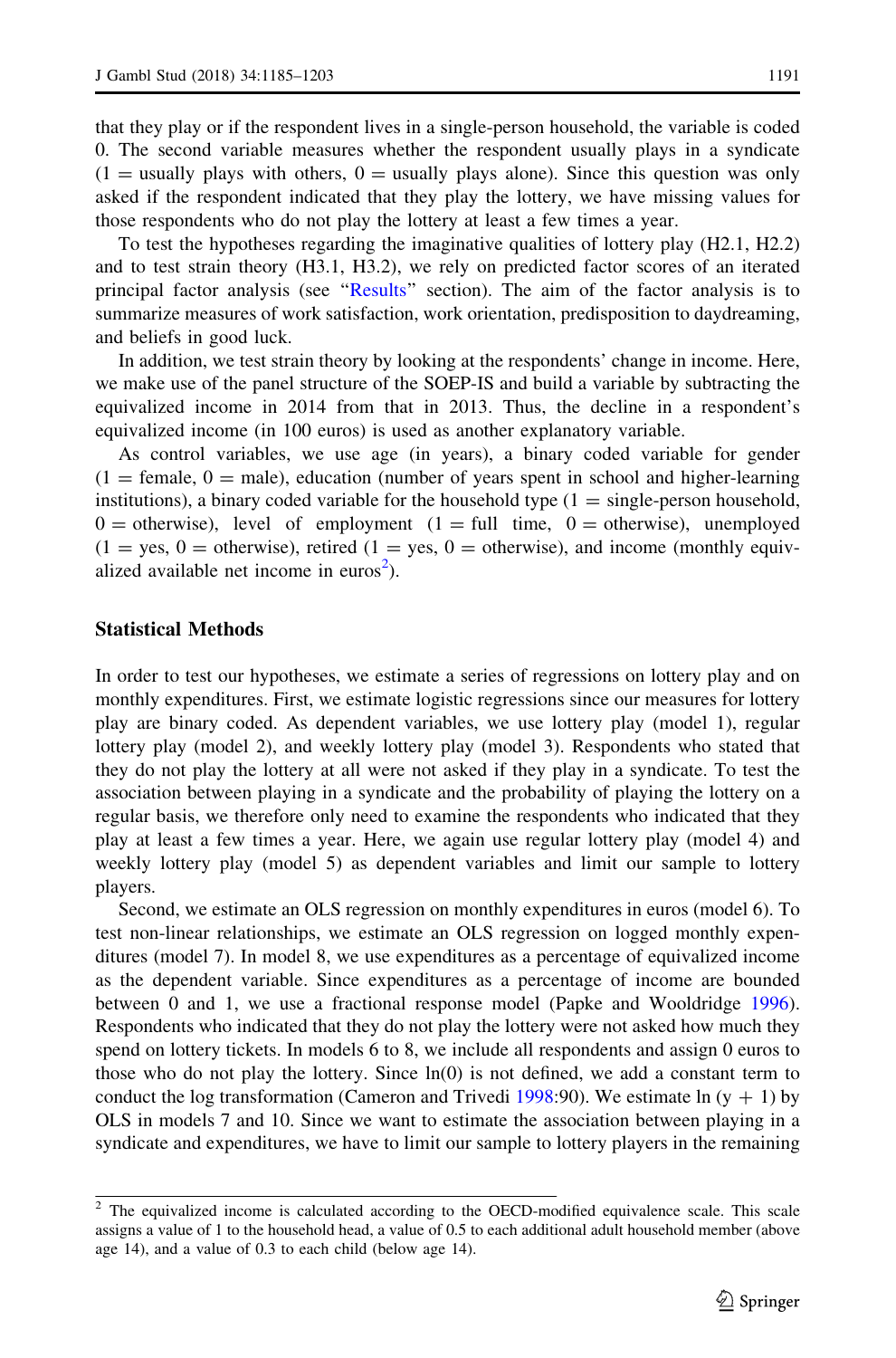<span id="page-7-0"></span>models: In models 9 to 11, we exclude all respondents who indicated that they do not play the lottery.

We use robust standard errors clustered on a variable indicating the household, because we expect that the errors associated with one respondent are correlated with those associated with other household members.

### **Results**

#### Factor Analysis

We use factor analysis to create aggregates that summarize measures of work satisfaction and work orientation, predisposition to daydreaming and beliefs in good luck. The result of an iterated principal factor analysis over nine items suggests assuming two latent factors (eigenvalues of 1.2 and  $0.8$ ).<sup>3</sup> The items and the rotated factor loadings are presented in Table [1](#page-8-0). The first eight items are measured on a seven-point Likert scale  $(1 = "I fully$ agree" to  $7 =$  "I don't agree at all"), the last item on an eleven-point Likert scale  $(0 =$ low to  $10 =$ high). To make the result easy to interpret, we recoded four items in reverse (see Table [1\)](#page-8-0). The factorability of the data is tested with the Kaiser–Meyer–Olkin criterion of sampling adequacy. Every item has a value above 0.60, and the overall value of the Kaiser–Meyer–Olkin criterion is 0.64. According to Kaiser ([1974](#page-17-0)), these values are mediocre. There are no cross-loadings if we consider the value 0.3 as the threshold. To allow the two factors to be correlated, we use oblique rotation. Measures of belief in good luck and the tendency to daydream load on the first factor (factor loadings between 0.41 and 0.56). Factor loadings represent the correlation between the items and the latent factors. Thus, the items measuring belief in good luck and the tendency to daydream correlate with the first latent factor. We predict factor scores for each respondent and use these scores as a variable to test the hypotheses regarding the imaginative qualities of lottery play (H2.1, H2.2). High values on this factor score variable indicate that the respondent believes in good luck and dreams about a better future. Items measuring income and work satisfaction as well as work orientation load on the second factor (factor loadings between 0.33 and 0.44). Again, we create a variable based on the predicted factor scores. The higher the value on this variable, the higher the dissatisfaction with one's household income, with one's daily work routines, and with positive orientations towards work. We use this scale to test strain theory (H3.1, H3.2).

### Descriptive Data

Table [2](#page-9-0) gives descriptive statistics of the dependent variables across some sociodemographic characteristics: 24.8% of the respondents play the lottery at least a few times a year, 15.9% play at least once or twice a month, and 11.7% play weekly. On average, a lottery player spends  $\epsilon$ 22.04 per month on lottery tickets or 1.5% of their income. Male respondents play more often and spend more than female respondents. Respondents with a higher income play more often but spend proportionally less of their income on lottery tickets. Respondents above the age of 59 play more regularly and spend more, both in

Results of the Scree test and the big gap between the eigenvalues of the second (0.8) and third factors (0.3) indicate that there are two latent variables.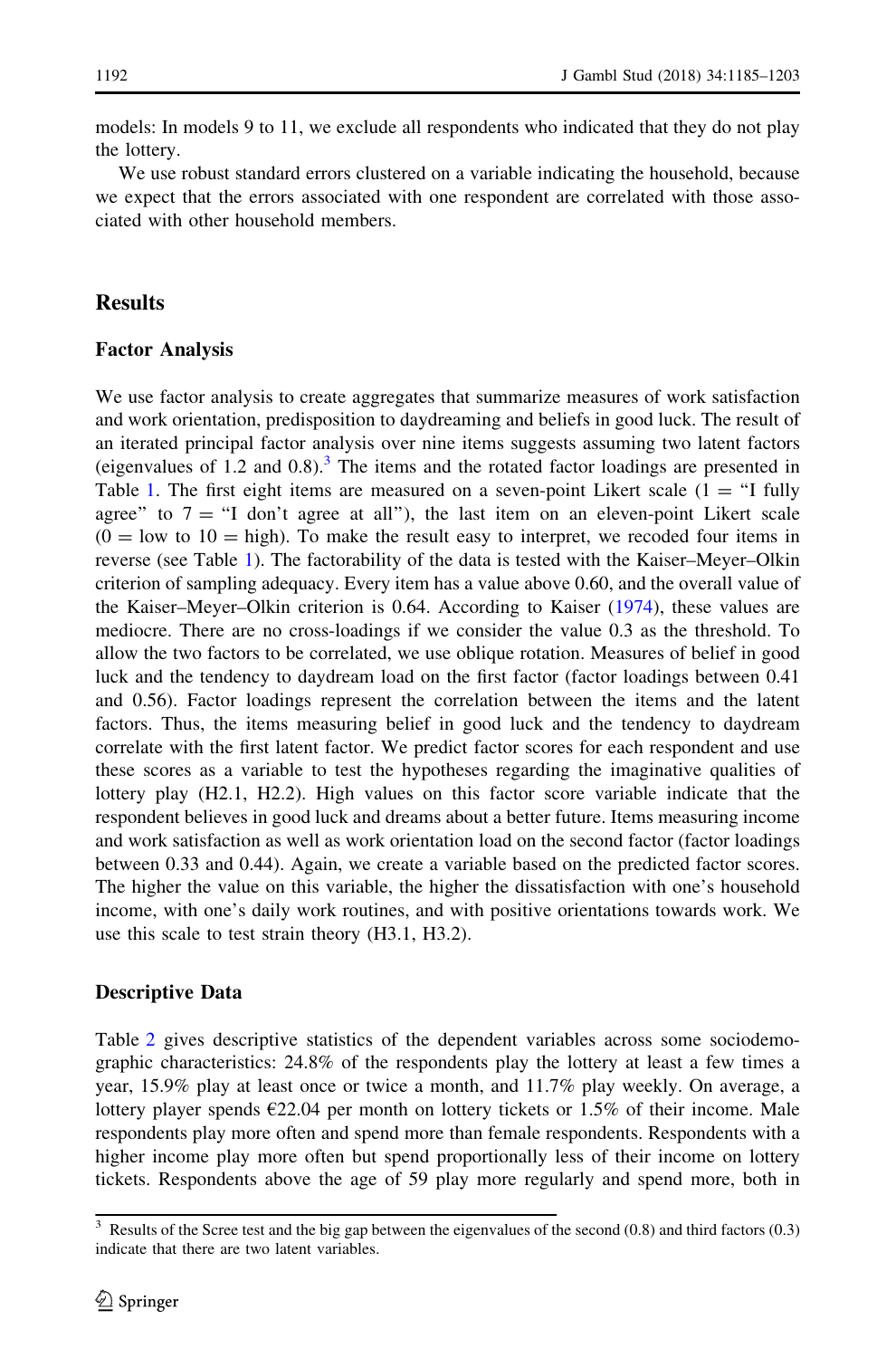#### <span id="page-8-0"></span>Table 1 Rotated factor loadings

| Variable                                                                                              | Factor<br>1 | Factor<br>2 | Uniqueness |
|-------------------------------------------------------------------------------------------------------|-------------|-------------|------------|
| "I often dream about what it would be like to win a large amount of<br>money in the lottery"          | 0.41        |             | 0.81       |
| "I often indulge in daydreams about a positive future for myself"                                     | 0.41        |             | 0.83       |
| "In order to get along in life, it is good to have luck on your side"                                 | 0.56        |             | 0.68       |
| "Life is mostly controlled by fate"                                                                   | 0.55        |             | 0.70       |
| "I think my daily life or job is much more interesting than those of<br>others" (reverse coded)       |             | 0.42        | 0.82       |
| "I'm often bored during the day"                                                                      |             | 0.38        | 0.78       |
| "If one works hard enough, one is likely to make a good life for oneself"<br>(reverse coded)          |             | 0.39        | 0.79       |
| "The self-made person is likely to be more ethical than the person born to<br>wealth" (reverse coded) |             | 0.44        | 0.78       |
| Satisfaction with household income (reverse coded)                                                    |             | 0.33        | 0.84       |

Results of an iterated principal factor analysis, oblique quartimin rotation method

Factor loadings  $< 0.3$  are not shown

absolute terms and relative to their income, than younger respondents. Tables [3](#page-9-0) and [4](#page-10-0) present descriptive statistics of the explanatory and control variables.

#### Regression Analyses

Table [5](#page-11-0) presents the results of the logistic regressions. The dependent variables are binary coded variables measuring the frequency of lottery play. In model 1, we use a variable that distinguishes whether a person plays at least a few times a year or not at all; in model 2 whether a person plays at least once or twice a month; and in model 3 whether a person plays weekly. In models 4 and 5, the sample is limited to lottery players. The results are largely robust to these different model specifications. Sex, age, income, and employment status are significant predictors of the probability of playing the lottery.

Consistent with our first hypotheses, we find social networks effects. The odds of playing the lottery are significantly higher for persons who have at least one household member who plays the lottery. Holding everything else equal, the odds of playing the lottery for people who have a household member who plays are 3.6 times higher than for people who do not. The item measuring whether a respondent plays in a syndicate was only asked if the respondent indicated that they play the lottery at least a few times a year. Therefore, we include the variable *syndicate play* only in models 4 and 5. The probability of playing the lottery regularly or even weekly is significantly higher for lottery players who usually play in a syndicate. These results suggest that we can predict the probability that an individual plays the lottery by looking at their social surroundings. However, we cannot separate the causal effect from the selection effect in this study empirically.

The results of models 1, 2, and 3 show a significant positive association between the daydream scale and the probability of playing the lottery. This is in line with hypothesis H2.1. Ceteris paribus, the more one expresses a belief in good luck and daydreams about a positive future, the higher the odds of playing the lottery.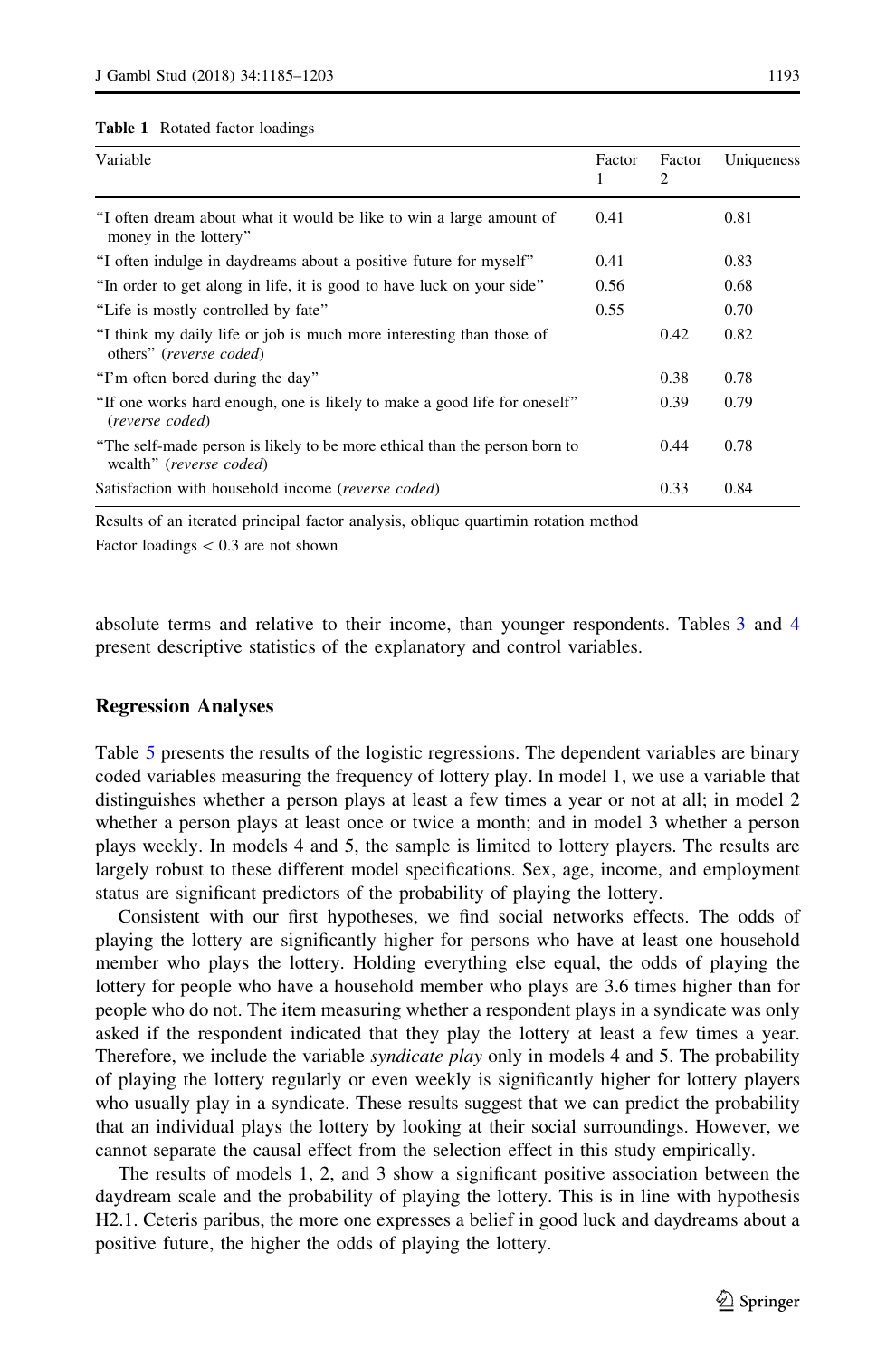|                                          | Lottery<br>players <sup>a</sup> (in<br>$\%$ | Regular<br>lottery<br>players <sup>b</sup><br>$(in \%)$ | Weekly<br>lottery<br>players (in<br>$\%$ | Monthly<br>expenditures<br>of <i>lottery</i><br><i>players</i> (mean<br>in $\epsilon$ ) | Logged<br>monthly<br>expenditures<br>of lottery<br>players | Monthly<br>expenditures as a<br>percentage share<br>of income (in $%$ ) |
|------------------------------------------|---------------------------------------------|---------------------------------------------------------|------------------------------------------|-----------------------------------------------------------------------------------------|------------------------------------------------------------|-------------------------------------------------------------------------|
| Gender                                   |                                             |                                                         |                                          |                                                                                         |                                                            |                                                                         |
| Male                                     | 29.7                                        | 19.8                                                    | 14.4                                     | 23.94                                                                                   | 2.54                                                       | 1.6                                                                     |
| Female                                   | 20.2                                        | 12.4                                                    | 9.3                                      | 19.47                                                                                   | 2.30                                                       | 1.4                                                                     |
|                                          | Monthly equivalized available net income    |                                                         |                                          |                                                                                         |                                                            |                                                                         |
| 1st Ouintile                             | 21.0                                        | 12.1                                                    | 6.9                                      | 20.74                                                                                   | 2.20                                                       | 2.8                                                                     |
| 2nd Quintile                             | 22.3                                        | 14.3                                                    | 10.1                                     | 20.36                                                                                   | 2.35                                                       | 1.7                                                                     |
| 3rd Quintile                             | 27.5                                        | 17.6                                                    | 13.3                                     | 20.90                                                                                   | 2.39                                                       | 1.4                                                                     |
| 4th Quintile                             | 27.7                                        | 18.5                                                    | 15.3                                     | 22.12                                                                                   | 2.48                                                       | 1.1                                                                     |
| 5th Ouintile                             | 26.9                                        | 17.5                                                    | 13.5                                     | 25.44                                                                                   | 2.65                                                       | 0.9                                                                     |
| Age                                      |                                             |                                                         |                                          |                                                                                         |                                                            |                                                                         |
| $17 - 33$<br>Years                       | 12.2                                        | 4.0                                                     | 1.8                                      | 12.19                                                                                   | 1.63                                                       | 0.9                                                                     |
| $34 - 48$<br>Years                       | 25.1                                        | 12.5                                                    | 7.9                                      | 16.53                                                                                   | 2.08                                                       | 1.2                                                                     |
| $49 - 58$<br>Years                       | 28.6                                        | 18.5                                                    | 13.1                                     | 20.17                                                                                   | 2.43                                                       | 1.2                                                                     |
| $59 - 70$<br>Years                       | 32.4                                        | 23.8                                                    | 18.7                                     | 27.04                                                                                   | 2.67                                                       | 2.0                                                                     |
| $> 71$ Years                             | 25.9                                        | 21.7                                                    | 18.0                                     | 27.93                                                                                   | 2.93                                                       | 1.9                                                                     |
| In total,<br>frequency<br>in<br>brackets | 24.8 (1450)                                 | 15.9(933)                                               | 11.7(689)                                | 22.04                                                                                   | 2.44                                                       | 1.5                                                                     |

<span id="page-9-0"></span>Table 2 Descriptive statistics of dependent variables across sociodemographic characteristics

 $N = 5858$ 

<sup>a</sup>Lottery players: play at least a few times a year

<sup>b</sup>Regular lottery players: play at least once or twice a month

| Variable                                                                | N    | Mean                    | Std.<br>Dev | Min.    | Max.      |
|-------------------------------------------------------------------------|------|-------------------------|-------------|---------|-----------|
| Age                                                                     | 5868 | 51.79                   | 18.31       | -17     | 96        |
| Education (years)                                                       | 5742 | 12.24                   | 2.65        | - 7     | 18        |
| Equivalized income                                                      | 5529 | 1692.19                 | 876.42      | 200     | 10,476    |
| Decline in income (difference equivalized income)<br>SOEP-IS 2013-2014) | 3942 | $-30.14$ 525.41 $-5714$ |             |         | 12,666.67 |
| Daydream scale (Factor 1)                                               | 5326 | 0.00                    | 0.75        | $-2.24$ | 2.5       |
| Work-dissatisfaction scale (Factor 2)                                   | 5326 | 0.00                    | 0.67        | $-2.88$ | 1.5       |

Table 3 Descriptive statistics of all continuous dependent and independent variables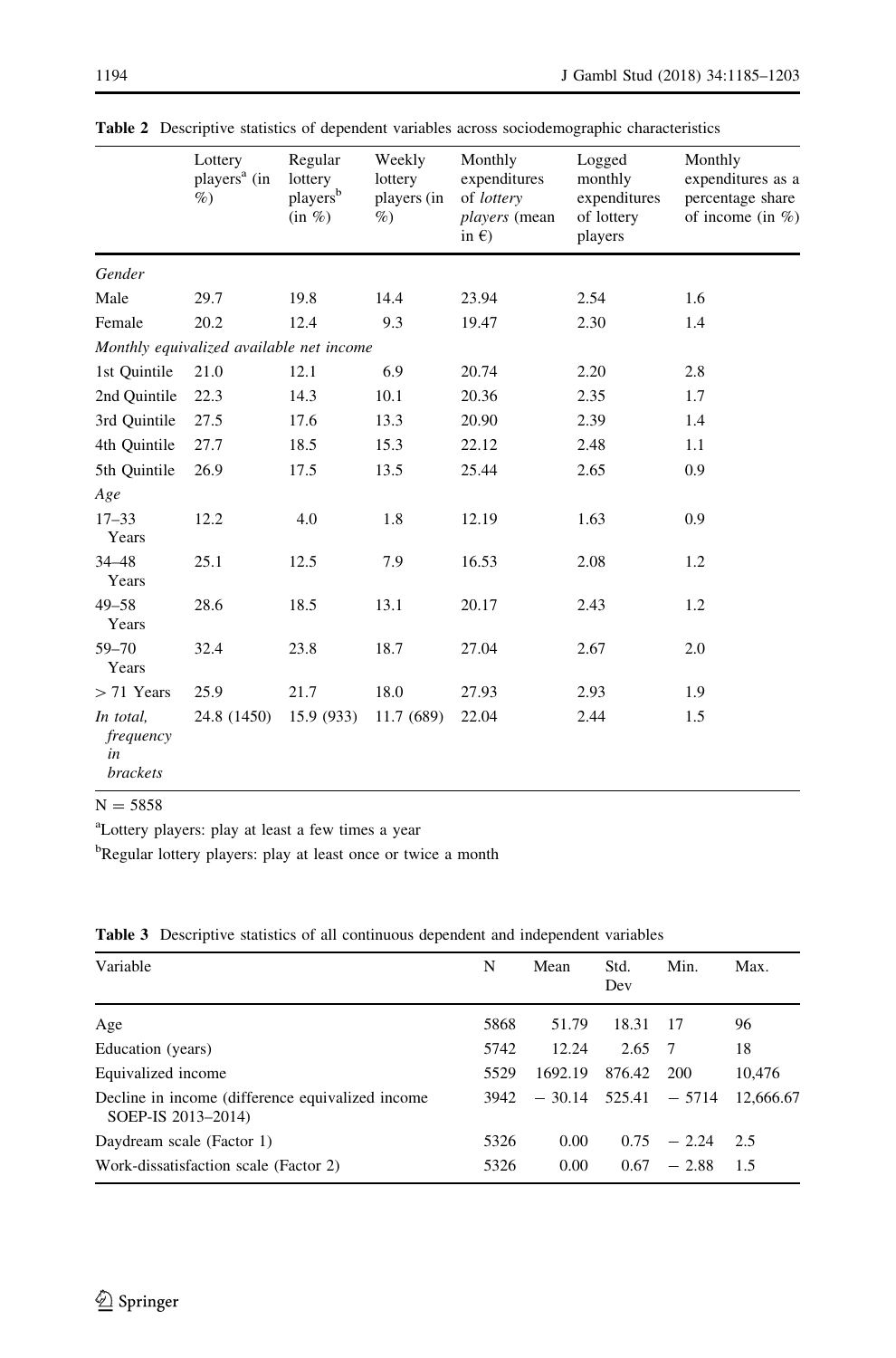| Variable                                 | N    | Percentage of the sample |
|------------------------------------------|------|--------------------------|
| Single-person household                  | 5859 | 22.1                     |
| Female                                   | 5868 | 52.1                     |
| Employment full time                     | 5868 | 34.4                     |
| Retired                                  | 5768 | 30.5                     |
| Unemployed                               | 4707 | 7.5                      |
| Other household member plays the lottery | 5864 | 18.1                     |
| Syndicate play                           | 1447 | 25.9                     |

<span id="page-10-0"></span>Table 4 Descriptive statistics of all categorical dependent and independent variables

Concerning strain theory, the results are ambiguous. When looking at the probability of playing the lottery, differences in one's equivalized income from 2013 to 2014 have no significant effect. Nevertheless, the coefficient is positive, indicating that a decline in income might be associated with a higher probability of playing the lottery. The workdissatisfaction scale is significantly positively associated with the probability of playing the lottery at least a few times a year. Holding everything else constant, the more that a person is dissatisfied with their household income, or with their daily work routines and orientations towards work, the higher the probability that they play the lottery at least a few times a year. If a person already plays the lottery at least a few times a year, it seems that there is no further association between work dissatisfaction and how often they play the lottery.

Table [6](#page-12-0) presents the results of the regressions on expenditures. The adjusted  $R^2$  is higher for the models with logged expenditures indicating non-linear relationships. Gender, age, and income are significant predictors of expenditures on lottery tickets.

Here, similarly to the results of the regressions on the probability of playing the lottery, we find some social network effect. Ceteris paribus, persons who have at least one other person in the household who plays the lottery spend on average €7.19 a month more on lottery tickets than persons without household members who play the lottery. If we look only at the lottery players, this effect is reduced to €6.40 a month. However, playing in a syndicate is not significantly related to expenditures.

Regarding the imaginative qualities of lottery play, we find support for our hypothesis. Including all respondents, there is a significant positive association between the daydream scale and all three specifications of expenditures. If we exclude respondents who play less than a few times a year, only the coefficient in the model with logged expenditures remains significant. However, the coefficients in the two other models are still positive.

We also find support for our hypotheses regarding strain theory. A decline in a person's equivalized income is significantly accompanied by an increase in their expenditures on lottery tickets. This result is robust for all model specifications and the inclusion or exclusion of respondents who play less than a few times a year. Lottery expenditures can be seen as a means of correcting for low-income status relative to one's past income status. In contrast, the work-dissatisfaction scale is not significantly related to expenditures on lottery tickets.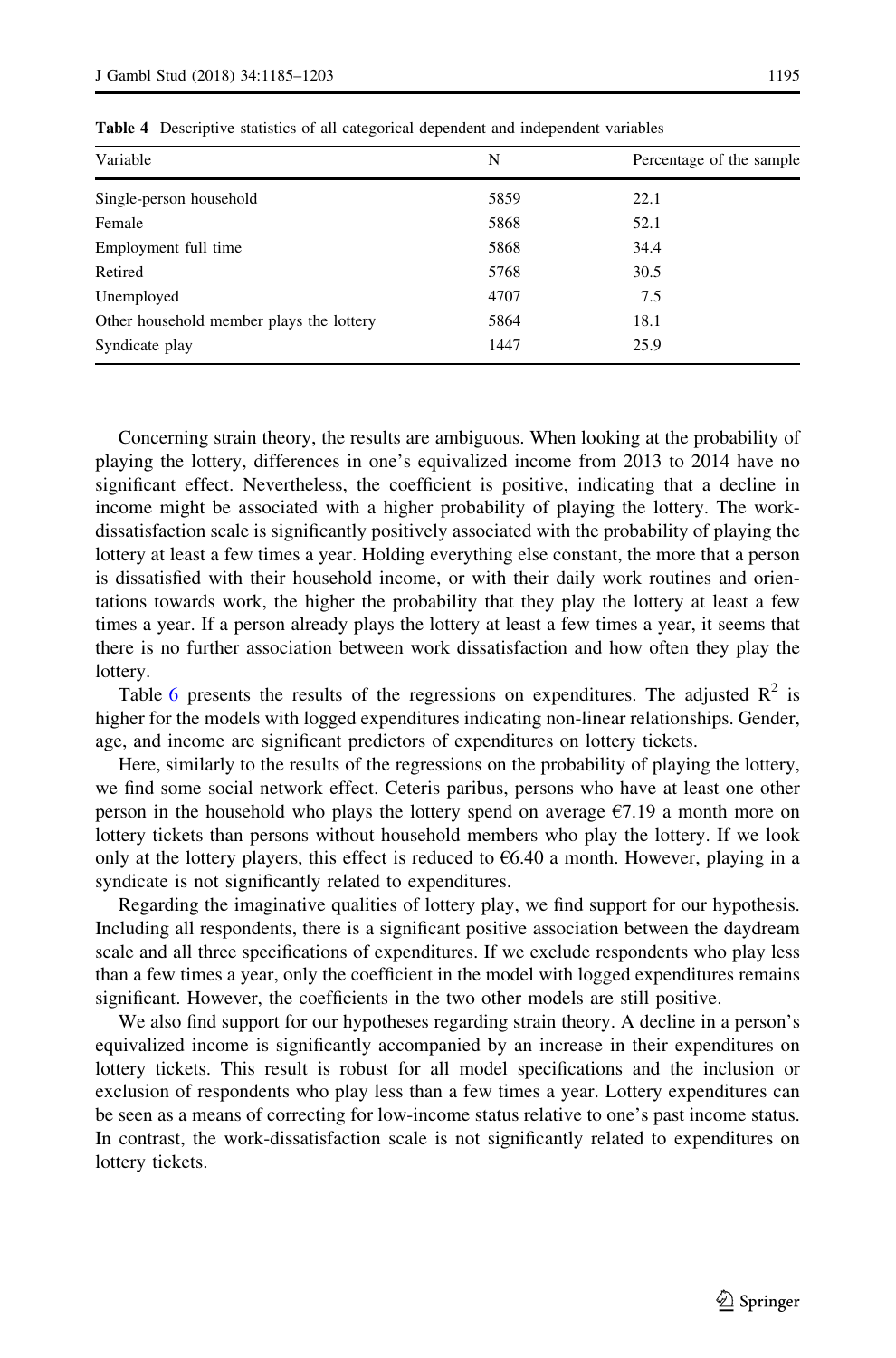|                                                      | (1)<br>Lottery<br>play | (2)<br>Regular<br>Lottery<br>Play | (3)<br>Weekly<br>Lottery<br>Play | (4)<br>Regular Lottery<br>Play (only lottery<br>players) | (5)<br>Weekly Lottery<br>Play (only lottery<br>players) |
|------------------------------------------------------|------------------------|-----------------------------------|----------------------------------|----------------------------------------------------------|---------------------------------------------------------|
| Daydream scale                                       | $0.46***$              | $0.53***$                         | $0.50***$                        | $0.32**$                                                 | $0.23*$                                                 |
| (Factor 1)                                           | (8.15)                 | (7.56)                            | (6.26)                           | (3.11)                                                   | (2.20)                                                  |
| Work-dissatisfaction                                 | $0.12*$                | 0.06                              | 0.02                             | $-0.07$                                                  | $-0.10$                                                 |
| scale (Factor 2)                                     | (1.98)                 | (0.83)                            | (0.20)                           | $(-0.59)$                                                | $(-0.92)$                                               |
| Difference<br>equivalized income<br>2013-2014 (/100) | 0.01<br>(1.00)         | 0.01<br>(1.22)                    | 0.01<br>(1.10)                   | 0.01<br>(0.77)                                           | 0.01<br>(0.68)                                          |
| Other household                                      | 1.29***                | 1.39***                           | $1.39***$                        | $0.46*$                                                  | $0.54**$                                                |
| member plays                                         | (9.82)                 | (9.87)                            | (9.11)                           | (2.28)                                                   | (2.78)                                                  |
| Single-person                                        | $0.41***$              | $0.49***$                         | $0.47**$                         | $0.35^{+}$                                               | 0.27                                                    |
| household                                            | (3.79)                 | (3.89)                            | (3.28)                           | (1.74)                                                   | (1.45)                                                  |
| Female                                               | $-0.48***$             | $-0.49***$                        | $-0.42***$                       | $-0.18$                                                  | $-0.05$                                                 |
|                                                      | $(-5.20)$              | $(-4.89)$                         | $(-3.79)$                        | $(-1.15)$                                                | $(-0.34)$                                               |
| Age                                                  | $0.02***$              | $0.04***$                         | $0.04***$                        | $0.05***$                                                | $0.05***$                                               |
|                                                      | (7.22)                 | (9.04)                            | (8.55)                           | (6.96)                                                   | (6.66)                                                  |
| Education (years)                                    | 0.02                   | 0.02                              | 0.00                             | 0.01                                                     | $-0.03$                                                 |
|                                                      | (1.18)                 | (0.81)                            | (0.03)                           | (0.19)                                                   | $(-0.78)$                                               |
| Equivalized income (/                                | 0.01                   | $0.01*$                           | $0.02***$                        | $0.03*$                                                  | $0.04***$                                               |
| 100)                                                 | (1.50)                 | (2.37)                            | (3.59)                           | (2.21)                                                   | (3.73)                                                  |
| Employment, full time                                | $0.23*$                | $0.31*$                           | $0.45**$                         | 0.33                                                     | $0.51*$                                                 |
|                                                      | (1.98)                 | (2.18)                            | (2.69)                           | (1.56)                                                   | (2.39)                                                  |
| Retired                                              | $-0.23^{+}$            | $-0.16$                           | 0.03                             | 0.07                                                     | 0.29                                                    |
|                                                      | $(-1.66)$              | $(-0.95)$                         | (0.14)                           | (0.26)                                                   | (1.22)                                                  |
| Unemployed                                           | $-0.27$                | $-0.47^{+}$                       | $-0.36$                          | $-0.23$                                                  | 0.10                                                    |
|                                                      | $(-1.29)$              | $(-1.72)$                         | $(-1.08)$                        | $(-0.61)$                                                | (0.24)                                                  |
| Syndicate play                                       |                        |                                   |                                  | $0.89***$<br>(4.20)                                      | $0.55**$<br>(2.82)                                      |
| Constant                                             | $-2.84***$             | $-4.40***$                        | $-5.13***$                       | $-3.30***$                                               | $-4.01***$                                              |
|                                                      | $(-10.57)$             | $(-12.89)$                        | $(-12.61)$                       | $(-5.20)$                                                | $(-6.38)$                                               |
| McFadden $R^2_{\text{Pseudo}}$                       | 0.09                   | 0.12                              | 0.13                             | 0.14                                                     | 0.13                                                    |
| Log-likelihood                                       | $-1847.75$             | $-1423.90$                        | $-1177.03$                       | $-513.04$                                                | $-560.08$                                               |
| <b>AIC</b>                                           | 3721.50                | 2873.80                           | 2380.06                          | 1054.09                                                  | 1148.17                                                 |
| <b>BIC</b>                                           | 3801.58                | 2953.88                           | 2460.15                          | 1121.73                                                  | 1215.82                                                 |
| N                                                    | 3498                   | 3498                              | 3500                             | 927                                                      | 927                                                     |

<span id="page-11-0"></span>

|  | Table 5 Results lottery play |  |  |
|--|------------------------------|--|--|
|--|------------------------------|--|--|

Logistic regression models on different dependent variables, t statistics in parentheses; in models 4 and 5 the sample is limited to respondents who play at least a few times a year

 $^{+}p$  < 0.1; \*p < 0.05; \*\*p < 0.01; \*\*\*p < 0.001 (two-tailed tests)

## Discussion

This article examines the social contexts of gambling and the social motivations for playing the lottery. Recognizing that playing the lottery is a multidimensional phenomenon, we test three sociological approaches simultaneously: network effects,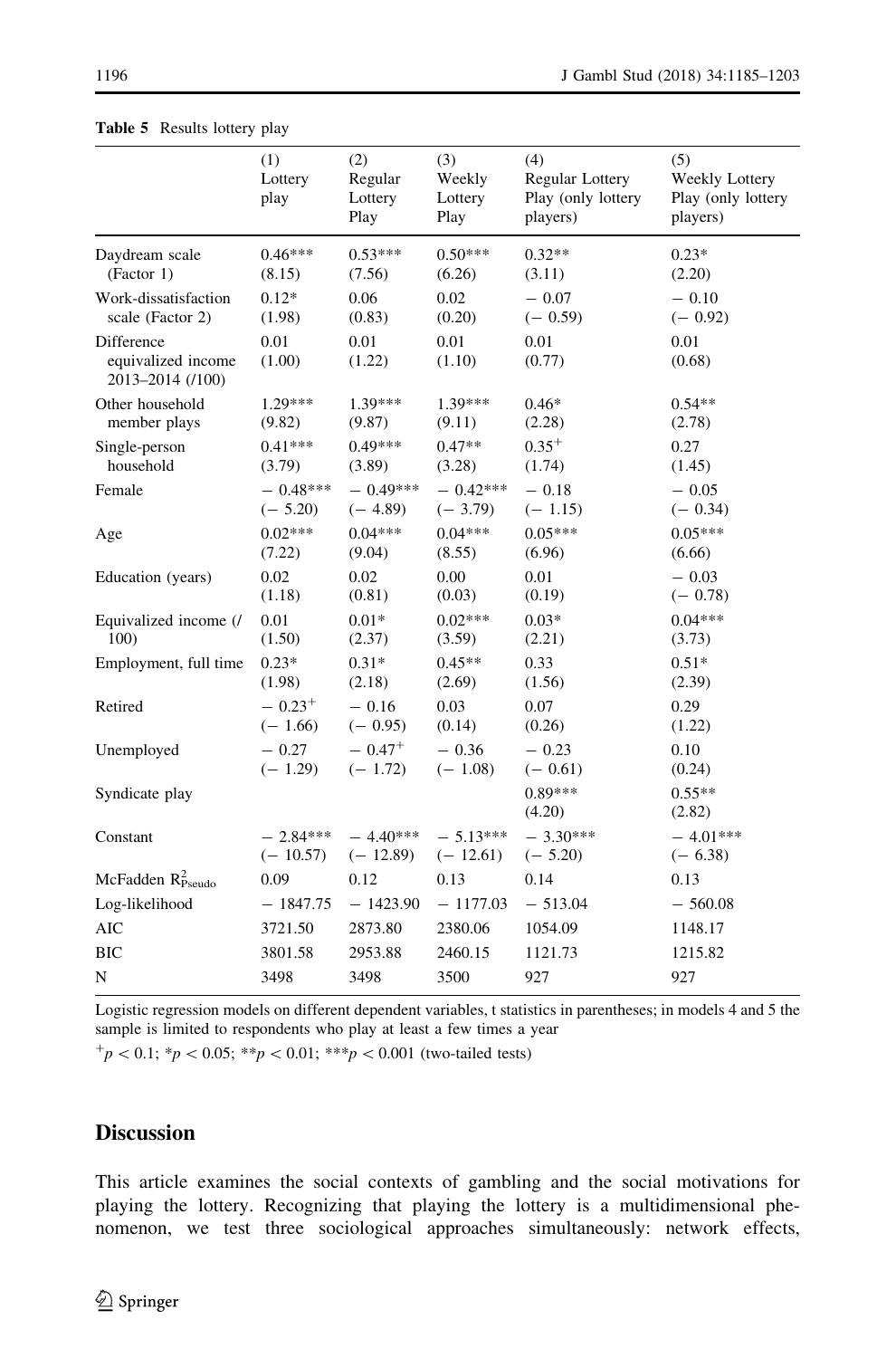<span id="page-12-0"></span>

| Table 6 Results expenditures                      |                                        |                                        |                                                                     |                                                                |                                                            |                                                                     |
|---------------------------------------------------|----------------------------------------|----------------------------------------|---------------------------------------------------------------------|----------------------------------------------------------------|------------------------------------------------------------|---------------------------------------------------------------------|
|                                                   | Expenditures<br>$\widehat{\mathbf{e}}$ | Expenditures,<br>log.<br>$\widehat{C}$ | Expenditure, as % of<br>income (GLM logit)<br>$\circledS$           | Expenditures of<br>lottery players<br>$\widehat{\mathfrak{S}}$ | ottery players, log.<br>Expenditures of<br>$\overline{10}$ | players, as % of income<br>Expenditure of lottery<br>$\overline{1}$ |
| Daydream scale (Factor 1)                         | $3.01***$<br>$(3.80)$                  | $0.25***$<br>(8.29)                    | $0.17***$<br>(3.33)                                                 | (1.60)<br>4.22                                                 | $0.20***$<br>(3.29)                                        | (1.38)<br>0.08                                                      |
| Work-dissatisfaction scale<br>(Factor 2)          | (0.22)<br>0.12                         | (1.22)<br>0.04                         | (0.26)<br>0.01                                                      | $(-0.57)$<br>$-0.95$                                           | $(-0.05)$<br>$-0.00$                                       | $(-0.60)$<br>$-0.02$                                                |
| Difference equivalized income<br>2013-2014 (/100) | (2.22)<br>$0.25*$                      | (2.55)<br>$0.01*$                      | $0.01***$<br>(3.05)                                                 | $0.77***$<br>(2.79)                                            | $0.02***$<br>(2.83)                                        | $0.01***$<br>(4.24)                                                 |
| Other household member plays                      | 7.19***<br>(4.98)                      | $0.70***$<br>(8.52)                    | $0.41***$<br>(6.69)                                                 | (1.96)<br>$6.40^{+}$                                           | (2.03)<br>$0.22*$                                          | (2.06)<br>$0.14*$                                                   |
| Single-person household                           | $2.84***$<br>(3.37)                    | $0.23***$<br>(4.01)                    | $0.23***$<br>(3.98)                                                 | $6.17*$<br>(2.29)                                              | $0.29***$<br>(2.59)                                        | $0.15*$<br>(2.55)                                                   |
| Female                                            | $-3.36***$                             | $-0.26$ **<br>$(-5.76)$                | $-0.19***$<br>$(-4.14)$                                             | $-5.22*$<br>$(-2.46)$<br>0.24*<br>(2.08)                       |                                                            | $(-2.11)$<br>$-0.10*$                                               |
| Age                                               | $0.13***$<br>(3.66)                    | $0.01***$<br>(7.91)                    | $0.01***$<br>(3.73)                                                 |                                                                | $-$ 0.19*<br>$(- 2.22)$<br>0.02***<br>(4.93)               | $0.00^{+}$<br>$(1.87)$                                              |
| Education (years)                                 | $-0.08$<br>$(-0.66)$                   | (0.23)<br>0.00                         | (0.64)<br>0.01                                                      |                                                                | $-0.02$<br>$(-1.15)$                                       | $(-0.78)$<br>$-0.01$                                                |
| Equivalized income (/100)                         | $0.18^{**}$<br>(2.66)                  | $0.01***$<br>(3.37)                    | $-$ 0.01**<br>(-3.25)                                               | $-0.60$<br>$(-1.47)$<br>$0.56**$<br>(3.12)                     | $0.03***$<br>(5.04)                                        | $-0.02***$<br>$(-4.52)$                                             |
| Employment, full time                             | $-0.52$<br>$(-0.58)$                   | (1.65)<br>$0.09^{+}$                   |                                                                     | $-2.51$<br>$(-0.93)$                                           | $0.22^{+}$<br>(1.77)                                       | $(-1.14)$<br>$-0.07$                                                |
| Retired                                           | $-1.15$<br>$(-0.62)$                   | $(-0.69)$<br>$-0.05$                   | $\begin{array}{c} -0.01 \\ (-0.15) \\ -0.10 \\ (-0.87) \end{array}$ | $(- 0.10)$<br>$-0.53$                                          | $\frac{0.15}{(1.02)}$                                      | $(-0.56)$<br>$-0.07$                                                |
| Unemployed                                        | $(-2.54)$<br>$-3.65*$                  | $-0.24**$<br>$(-2.95)$                 | $(-1.98)$<br>$-0.25*$                                               |                                                                | $-0.37$<br>$(-1.53)$                                       | $(-1.82)$<br>$-0.23^{+}$                                            |
| Syndicate play                                    |                                        |                                        |                                                                     | $-8.33^{+}$<br>$(-1.72)$<br>$-3.34$<br>$(-1.26)$               | (1.48)<br>0.15                                             | $(-1.54)$<br>$-0.09$                                                |
| Constant                                          | $-2.36$<br>$(-1.16)$                   | $-0.27*$<br>$(-2.16)$                  | $-3.05***$<br>$(-18.01)$                                            | $\frac{8.04}{(1.01)}$                                          | $0.81*$<br>(2.35)                                          | $-2.02***$<br>(-11.15)                                              |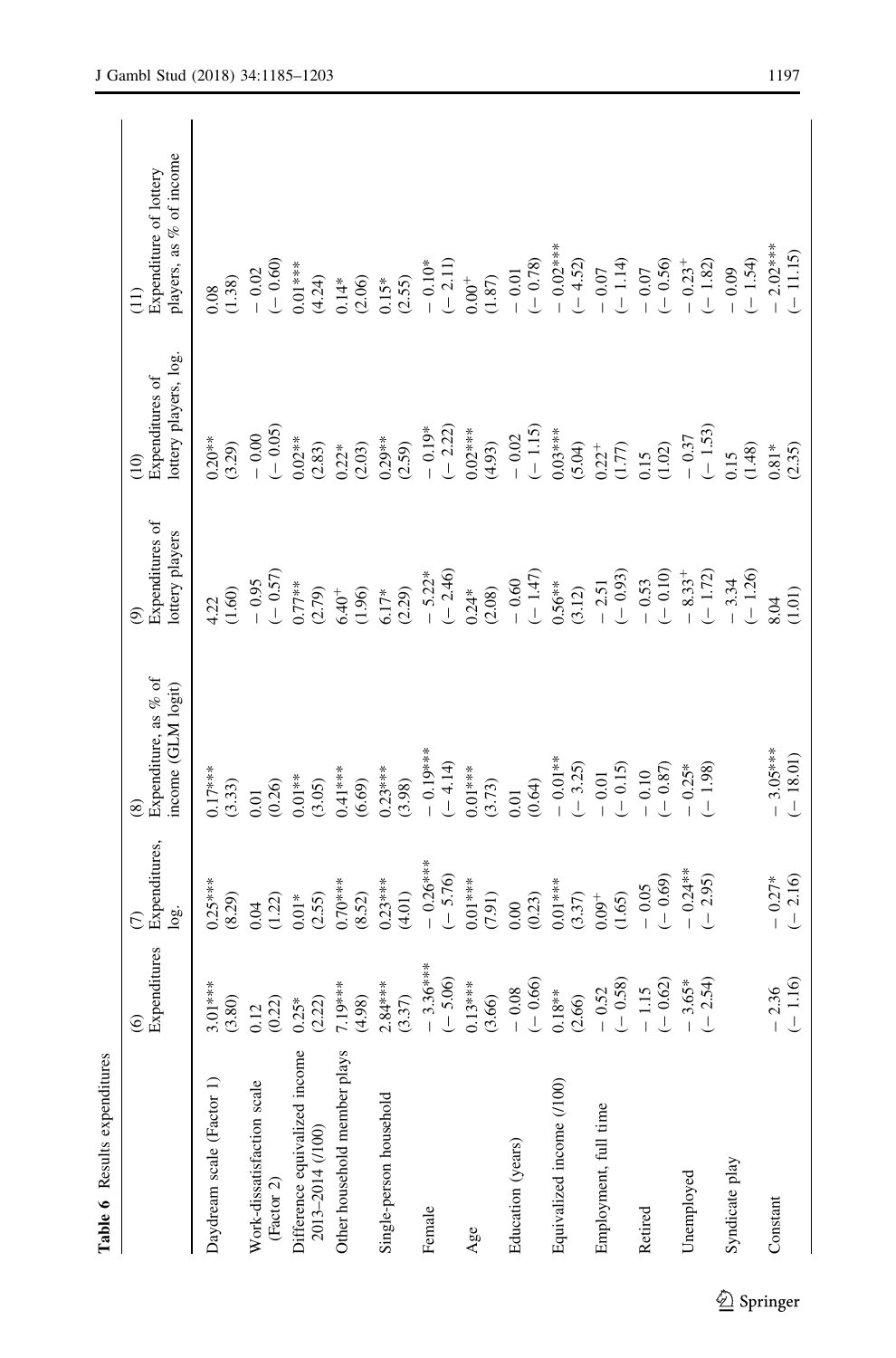| Table 6 continued                                                                                                                            |             |                                    |                                            |                                          |                                                           |                                                   |
|----------------------------------------------------------------------------------------------------------------------------------------------|-------------|------------------------------------|--------------------------------------------|------------------------------------------|-----------------------------------------------------------|---------------------------------------------------|
|                                                                                                                                              | ତି          | Expenditures Expenditures,<br>log. | Expenditure, as % of<br>income (GLM logit) | Expenditures of<br>lottery players<br>ම් | lottery players, log.<br>Expenditures of<br>$\widehat{=}$ | players, as % of income<br>Expenditure of lottery |
|                                                                                                                                              | 0.05        | 0.11                               |                                            | 0.06                                     | 0.13                                                      |                                                   |
| McFadden R <sub>Pseudo</sub>                                                                                                                 |             |                                    | 0.06                                       |                                          |                                                           | 0.03                                              |
|                                                                                                                                              | 0.05        | 0.11                               |                                            | 0.04                                     | 0.12                                                      |                                                   |
| Log-likelihood                                                                                                                               | $-15,606.2$ | $-5646.42$                         | $-88.32$                                   | $-4578.05$                               | $-1509.13$                                                | $-72.34$                                          |
|                                                                                                                                              | 31,238.43   | 11,318.84                          | 202.64                                     | 9184.09                                  | 3046.26                                                   | 172.68                                            |
| BIC                                                                                                                                          | 31,318.45   | 11,398.86                          | 282.66                                     | 9251.49                                  | 3113.67                                                   | 240.08                                            |
|                                                                                                                                              | 3482        | 3482                               | 3482                                       | $\frac{1}{2}$                            | $\frac{11}{2}$                                            | $\frac{1}{2}$                                     |
| In models 9 to 11, the sample is limited to respondents who play at least a few times a year                                                 |             |                                    |                                            |                                          |                                                           |                                                   |
| t statistics in parentheses; $^{\dagger}p < 0.1$ ; $^{\ast}p < 0.05$ ; $^{\ast\ast}p < 0.01$ ; $^{\ast\ast\ast}p < 0.001$ (two-tailed tests) |             |                                    |                                            |                                          |                                                           |                                                   |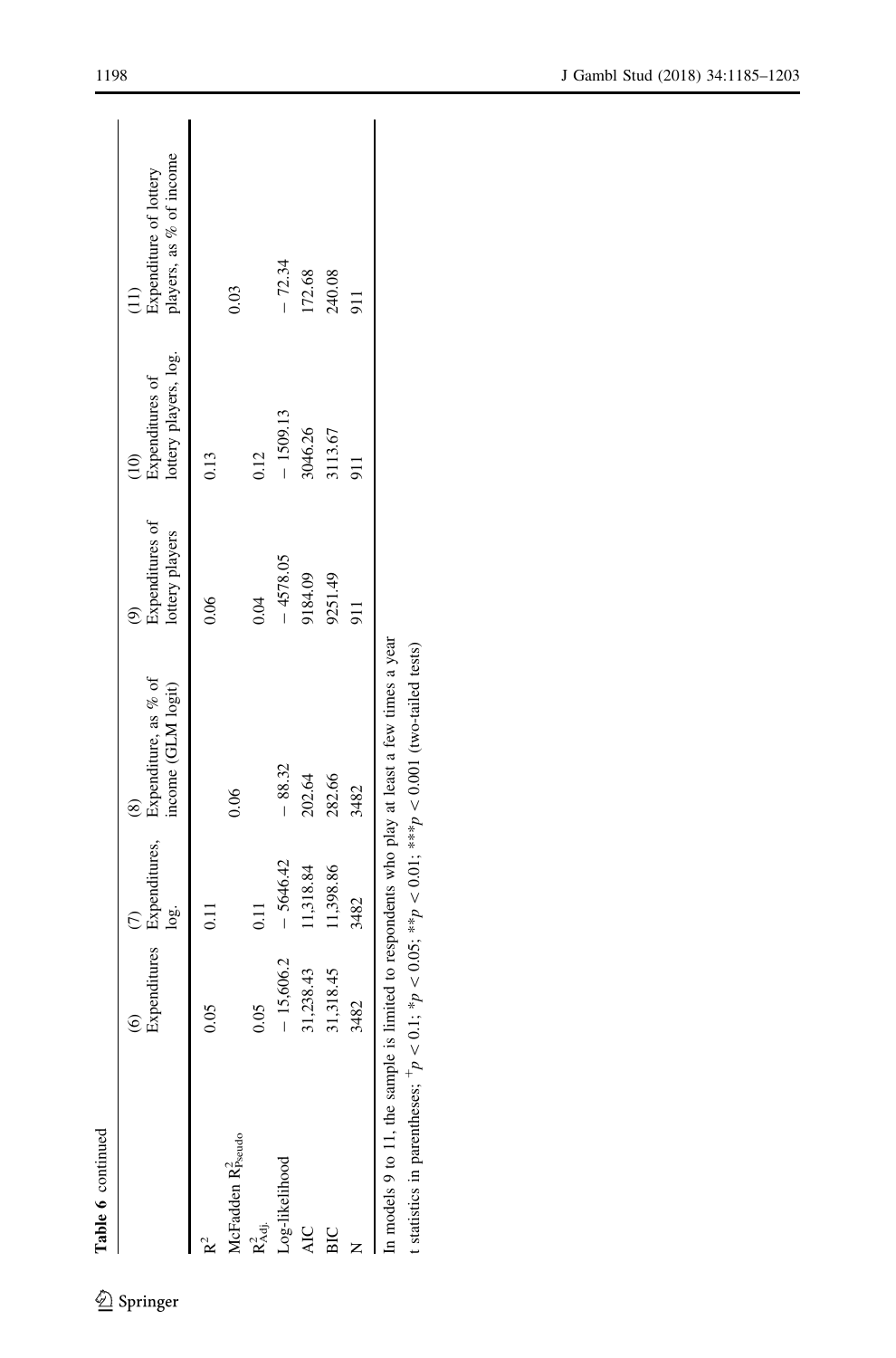consumption theory, and strain theory. The data used (SOEP-IS) has several advantages beyond providing a representative sample of the German population. With information on all household members, we can analyze social network effects while avoiding the problems of egocentric network data. Another benefit of the SOEP-IS is the panel structure. Although we have no longitudinal information on gambling behavior, we use the panel structure to build an explanatory variable: we improve the measurement of status inconsistencies by using the decline in income as a measure for them.

We test social network effects by looking at both the effect of syndicate play and the effect of having lottery players in the household on the probability to play the lottery as well as on expenditures. We find that people who play in a syndicate play more regularly but do not spend significantly more money on lottery tickets than players who gamble individually. Prior studies find similar results with Spanish and US data. Humphreys and Perez [\(2013](#page-17-0)) analyze different Spanish lottery games and find that syndicate participants play the lottery more frequently than individual players but find no consistent pattern regarding expenditures. Garvía  $(2007)$  $(2007)$  finds that also American syndicate players play more frequently than individual players. Although they find that American syndicate players spend more money on lottery tickets than individual one, the difference is not statistically significant. However, with German data from 2006, Beckert and Lutter ([2013](#page-16-0)) find that syndicate players spend significantly more on lottery tickets than participants who usually play alone or not at all.

These results point to the social benefits individuals derive from lotteries. They have to play and meet regularly, but it is enough to spend a few euros on a syndicate ticket to enjoy an emotional experience with like-minded people. This interpretation is strengthened by findings that socially and fun motivated lottery players are happier than non-players as well as only-for-money players (Burger et al. [2016](#page-16-0)). At the same time, our results indicate that playing the lottery could also be the result of social contagion. Having another person in the household who plays the lottery is positively associated with both the probability of playing (regularly) and how much one spends on lottery tickets. These results confirm findings from prior studies that rely on egocentric networks and that partly use nonrepresentative data. Beckert and Lutter ([2013\)](#page-16-0) show a significant and positive association between the lottery play of a respondent's close network (friends, partner, and parents) and expenditures. Felsher et al. ([2003](#page-17-0)) report that Canadian adolescents, especially females, indicate playing the lottery in particular because of parental participation. Browne and Brown ([1994\)](#page-16-0) show with student data that playing the lottery is related to having parents and friends who play the lottery. Welte et al. ([2017\)](#page-18-0) do not look at behavior of the social network but attitudes and find that having friends who approve of gambling is significantly associated with problem gambling. However, the approval of the family is not significantly related with problem gambling, indicating a selection effect. In contrast, the significant association between lottery play of household members and respondents' probability to play as well as expenditures in our study points to social contagion. For household members, it is not necessary to play the lottery in order to meet more often and have shared experiences. It therefore seems reasonable to suppose that the statistical association is due to social contagion (e.g., imitation) and not selection. If so, the positive associational effects the lottery produces disappear while the negative effects remain. Social contagion is especially problematic for low-income members of society, since they spend more on lottery tickets relative to their income (see Table [2\)](#page-9-0). However, a limitation of our study design is that we cannot clearly separate the selection effect from social contagion. Future research should address the question of whether the associations of social network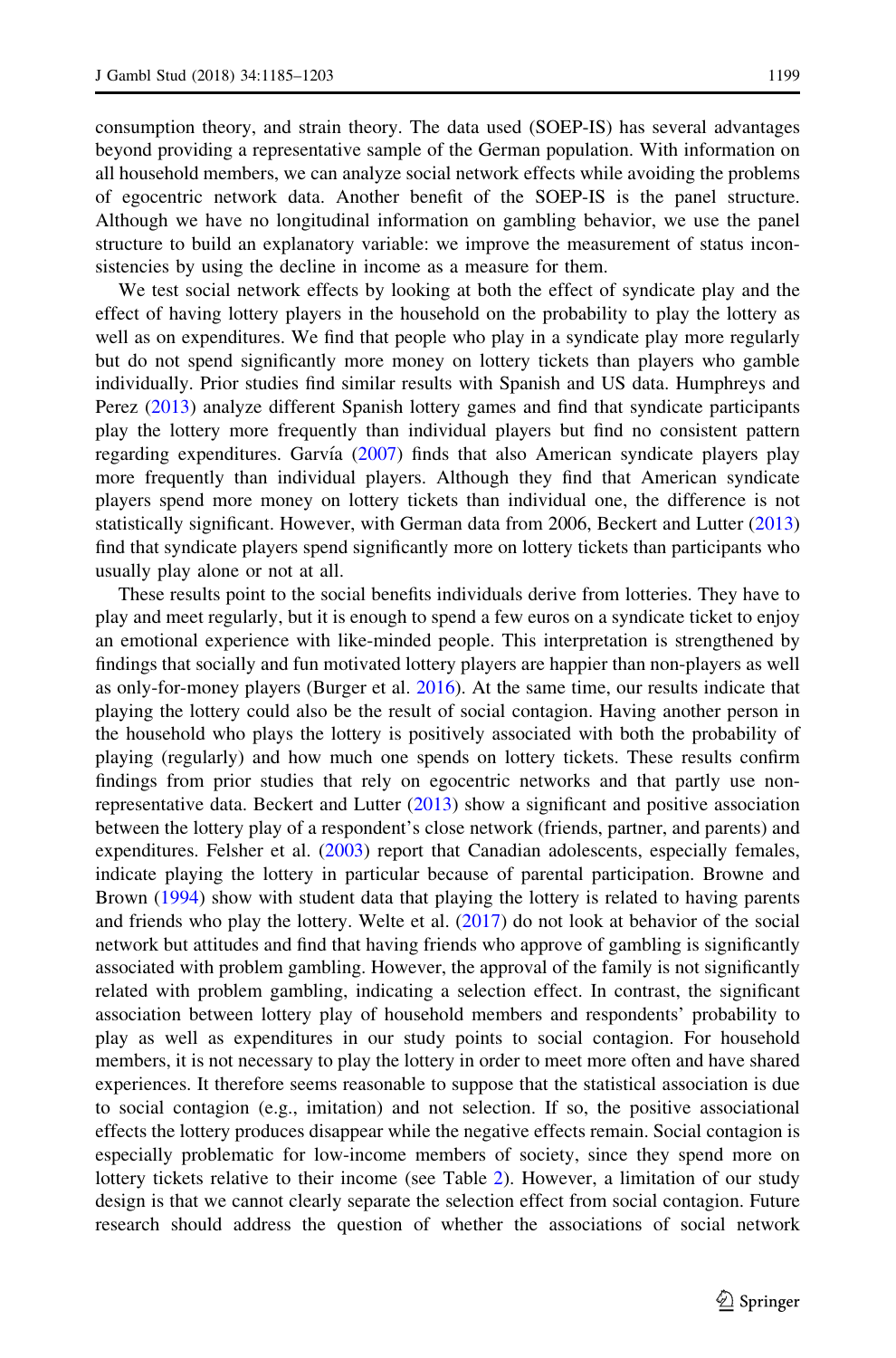variables and lottery play are due to selection effects or social contagion. In addition, it should be examined if social contagion is in particular effective for low-income households.

Apart from network-related factors, the daydream scale is a strong predictor of both the probability of playing and how much one spends. Only a few studies exist that test the imaginative qualities of lottery play. Forrest et al. [\(2002](#page-17-0)) develop a lotto demand model that comprise a consumption benefit of lottery tickets. They test their model with data from the U.K. National Lottery and conclude that buying a dream is an important factor for lotto demand and thus an important explanation for buying lottery tickets. In an experimental setting, Kocher et al. [\(2014](#page-17-0)) examine how individuals react to lottery participation. Participants could choose between a realization of the lottery with or without delay. They show that positive anticipatory emotions experienced while waiting for the resolution explain the choice of delayed resolution. This points to consumption benefits (e.g., daydreaming) of lottery play. Our study complements these findings with representative survey data. Applying three different approaches to test the theory, all three studies emphasize the imaginative qualities of lottery play. Lottery tickets should not only be seen as a monetary investment, but also as a consumption good: some lottery players are buying daydreams.

Regarding strain theory, our results are ambiguous. The effect of the work-dissatisfaction scale is not robust across different model specifications. We find that a decline in income is significantly related to expenditures, but not to the probability of playing the lottery (the coefficient is still positive). However, Olason et al. ([2015\)](#page-17-0) find that Icelander who had financial difficulties due to the economic recession were 52% more likely to buy lottery tickets than those who had no financial difficulties. If playing the lottery in fact functions as an outlet for strain, this could have severe consequences at the individual and societal level. On the one hand, playing the lottery could then be an alternative to individual effort for upward mobility, for example investment in education and community activities (Beckert and Lutter [2013\)](#page-16-0). On the other hand, relieving strain might also be a positive effect of lottery play. It might help individuals to cope with difficult times. Hu et al. [\(2017](#page-17-0)) find that there are positive and negative consequences of playing the lottery for the health of Chinese sports lottery players. More research is needed to examine the individual and societal consequences of playing the lottery for individuals who are frustrated by their social status.

The main contribution of this article is its simultaneous testing of three sociological approaches with representative survey data of the German population. One clear implication of our analysis is that sociological approaches to explaining lottery play make an important contribution. People play the lottery depending on their social surroundings, their desire to participate in a world normally out of their reach, and the tensions they feel as a result of the distance between their aspirations and their actual social position. In addition to social explanations, the psychological literature regarding lottery play shows that irrational beliefs about probability, random events, and the chance of winning, belief in good luck, and personality traits (e.g., impulsivity) are associated with lottery play. Future research could examine both theoretically and empirically if social and psychological explanations interact with each other. Psychological research has found that belief in good luck is associated with fantasy proneness and positive expectations regarding the outcome of events that are related to luck (Darke and Freedman [1997;](#page-16-0) Day and Maltby [2003;](#page-16-0) Fluke et al. [2014](#page-17-0)). Thus, the theory of imaginative qualities of lottery could be integrated in the cognitive theory of gambling. Regarding strain theory, it can be expected that frustrated individuals are more prone to irrational beliefs than less frustrated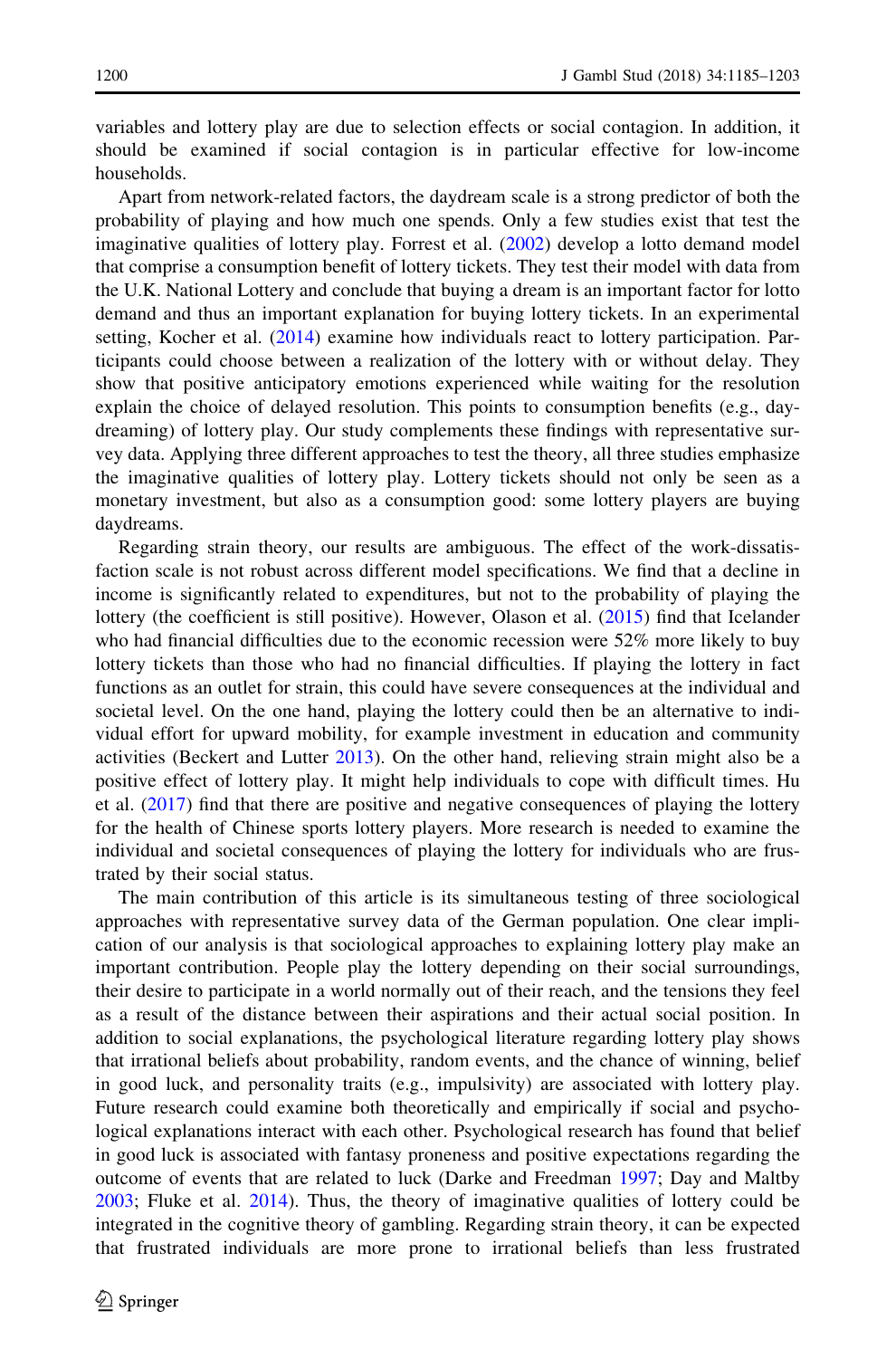<span id="page-16-0"></span>individuals are. In addition, peer play could moderate the effect of personality traits on lottery play. Combining the cognitive theory of gambling with social network theory, strain theory and the imaginative social qualities of lottery play could help to give a fuller picture of lottery participation and expenditures and could lead to fruitful insights.

#### Compliance with Ethical Standards

Conflict of interest The authors declare that they have no conflict of interest.

Ethical Approval All procedures performed in studies involving human participants were in accordance with the ethical standards of the institutional and/or national research committee and with the 1964 Helsinki declaration and its later amendments or comparable ethical standards.

### **References**

- Adams, D. J. (1996). Playing the lottery. Social action, social networks and accounts of motive. Ph.D. Dissertation, Department of Sociology, University of Arizona.
- Adams, D. J. (2001). My ticket, my 'self': Lottery ticket number selection and the commodification and extension of the self. Sociological Spectrum, 21(4), 455–477.
- Ariyabuddhiphongs, V. (2011). Lottery gambling: A review. Journal of Gambling Studies, 27(1), 15–33. [https://doi.org/10.1007/s10899-010-9194-0.](https://doi.org/10.1007/s10899-010-9194-0)
- Ariyabuddhiphongs, V., & Chanchalermporn, N. (2007). A test of social cognitive theory reciprocal and sequential effects: Hope, superstitious belief and environmental factors among lottery gamblers in Thailand. Journal of Gambling Studies, 23(2), 201–214. <https://doi.org/10.1007/s10899-006-9035-3>.
- Beckert, J. (2016). Imagined futures. Fictional expectations and capitalist dynamics. Cambridge, MA: Harvard University Press.
- Beckert, J., & Lutter, M. (2009). The inequality of fair play: Lottery gambling and social stratification in Germany. European Sociological Review, 25(4), 475–488. <https://doi.org/10.1093/esr/jcn063>.
- Beckert, J., & Lutter, M. (2013). Why the poor play the lottery: Sociological approaches to explaining classbased lottery play. Sociology, 47(6), 1152–1170. [https://doi.org/10.1177/0038038512457854.](https://doi.org/10.1177/0038038512457854)
- Beyerlein, K., & Sallaz, J. J. (2017). Faith's Wager: How religion deters gambling. Social Science Research, 62, 204–218. [https://doi.org/10.1016/j.ssresearch.2016.07.007.](https://doi.org/10.1016/j.ssresearch.2016.07.007)
- Binde, P. (2009). Gambling motivation and involvement. A review of social science research. Östersund: The Swedish National Institute of Public Health.
- Binde, P. (2013). Why people gamble: A model with five motivational dimensions. International Gambling Studies, 13(1), 81–97.
- Bloch, H. A. (1951). The sociology of gambling. American Journal of Sociology, 57(3), 215–221.
- Browne, B. A., & Brown, D. J. (1994). Predictors of lottery gambling among American college students. The Journal of Social Psychology, 134(3), 339–347.
- Burger, M. J., Hendriks, M., Pleeging, E., & van der Zwan, P. W. (2016). The silver linings of lottery play: Motivation and subjective well-being of British lottery participants. Applied Economics Letters. [https://](https://doi.org/10.1080/13504851.2016.1153783) [doi.org/10.1080/13504851.2016.1153783](https://doi.org/10.1080/13504851.2016.1153783).
- Cameron, C. A., & Trivedi, P. K. (1998). Regression analysis of count data. New York: Cambridge University Press.
- Campbell, C. (1987). The romantic ethic and the spirit of modern consumerism. Oxford: Basil Blackwell.
- Casey, E. (2006). Domesticating gambling: Gender, caring and the UK national lottery. Leisure Studies, 25(1), 3–16. [https://doi.org/10.1080/02614360500150695.](https://doi.org/10.1080/02614360500150695)
- Chiu, J., & Storm, L. (2010). Personality, perceived luck and gambling attitudes as predictors of gambling involvement. Journal of Gambling Studies, 26(2), 205–227.
- Clotfelter, C. T., & Cook, P. J. (1991). Selling hope. State lotteries in America. Cambridge, MA: Harvard University Press.
- Darke, P. R., & Freedman, J. L. (1997). The belief in good luck scale. Journal of Research in Personality,  $31(4)$ , 486–511.
- Day, L., & Maltby, J. (2003). Belief in good luck and psychological well-being: The mediating role of optimism and irrational beliefs. The Journal of Psychology, 137(1), 99–110. [https://doi.org/10.1080/](https://doi.org/10.1080/00223980309600602) [00223980309600602](https://doi.org/10.1080/00223980309600602).
- Devereux, E. C. (1980). Gambling and the social structure: A sociological study of lotteries and horse racing in contemporary America. New York: Arno Press.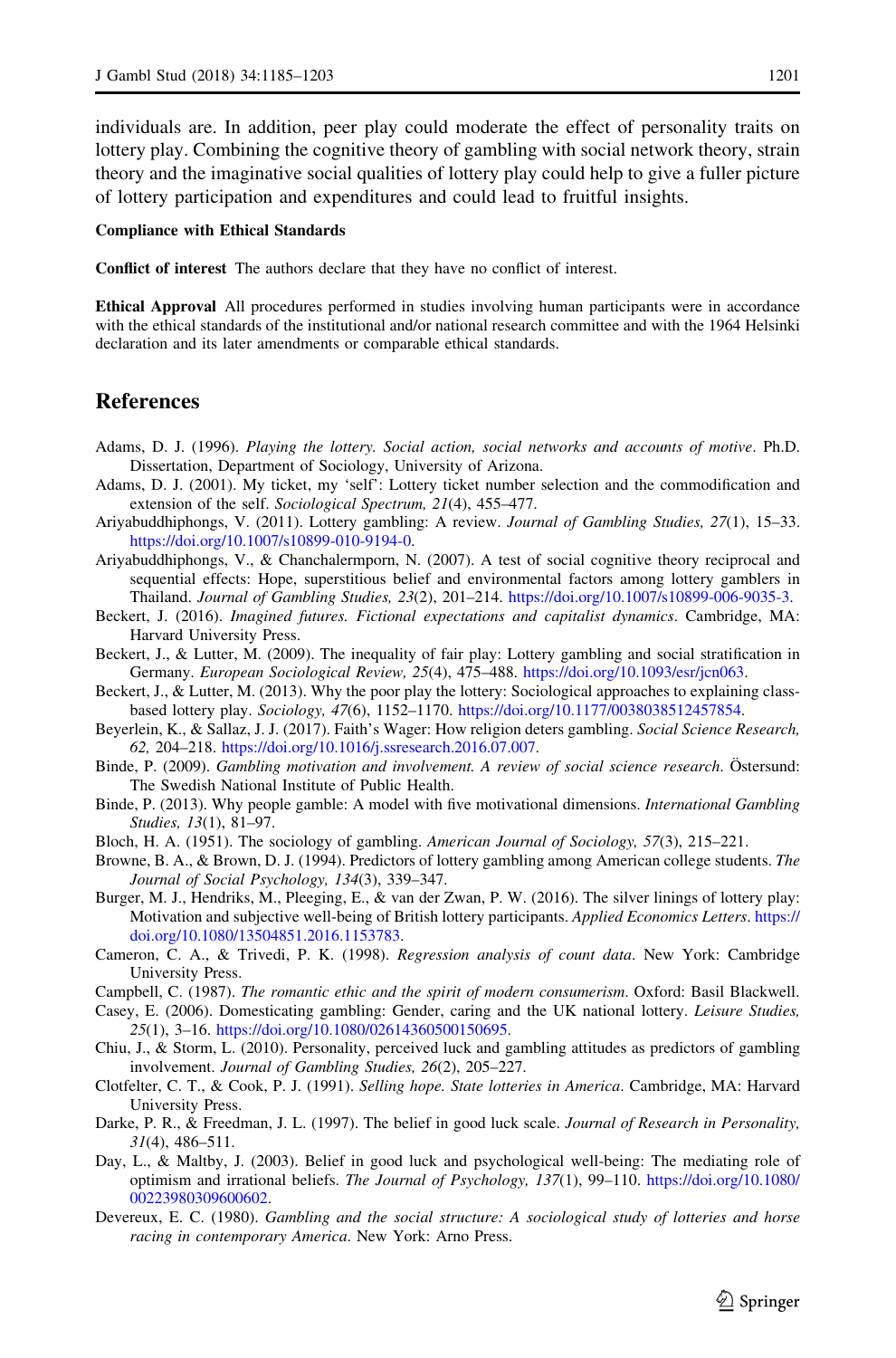- <span id="page-17-0"></span>Downes, D. M., Davies, B. P., David, M. E., & Stone, P. (1976). Gambling, work and leisure. London: Routledge and Kegan Paul Ltd.
- Felsher, J. R., Derevensky, J. L., & Gupta, R. (2003). Parental influences and social modelling of youth lottery participation. Journal of Community & Applied Social Psychology, 13(5), 361–377. [https://doi.](https://doi.org/10.1002/casp.738) [org/10.1002/casp.738.](https://doi.org/10.1002/casp.738)
- Firestone, J. M., Garza, R. T., & Harris, R. J. (2005). Protestant work ethic and worker productivity in a Mexican Brewery. International Sociology, 20, 27–44.
- Fluke, S. M., Webster, R. J., & Saucier, D. A. (2014). Methodological and theoretical improvements in the study of superstitious beliefs and behaviour. British Journal of Psychology, 105(1), 102–126. [https://](https://doi.org/10.1111/bjop.12008) [doi.org/10.1111/bjop.12008.](https://doi.org/10.1111/bjop.12008)
- Forrest, D., Simmons, R., & Chesters, N. (2002). Buying a dream: Alternative models of demand for lotto. Economic Inquiry, 40(3), 485–496. [https://doi.org/10.1093/ei/40.3.485.](https://doi.org/10.1093/ei/40.3.485)
- Frey, J. H. (1984). Gambling: A sociological review. The Annals of the American Academy of Political and Social Science, 474(1), 107–121.
- Friehe, T., & Mechtel, M. (2015). Gambling to leapfrog in status? Review of Economics of the Household. [https://doi.org/10.1007/s11150-015-9306-9.](https://doi.org/10.1007/s11150-015-9306-9)
- Garvía, R. (2007). Syndication, institutionalization, and lottery play. American Journal of Sociology, 113(3), 603–652.
- Goffman, E. (1967). Interaction ritual. Essays on face-to-face behavior. New York: Anchor Books.
- Greco, R., & Curci, A. (2016). Does the general strain theory explain gambling and substance use? *Journal* of Gambling Studies. [https://doi.org/10.1007/s10899-016-9654-2.](https://doi.org/10.1007/s10899-016-9654-2)
- Guillén, M. F., Garvía, R., & Santana, A. (2012). Embedded play: Economic and social motivations for sharing lottery tickets. European Sociological Review, 28(3), 344–354. [https://doi.org/10.1093/esr/](https://doi.org/10.1093/esr/jcq068) [jcq068](https://doi.org/10.1093/esr/jcq068).
- Haisley, E., Mostafa, R., & Loewenstein, G. (2008). Subjective relative income and lottery ticket purchases. Journal of Behavioral Decision Making, 21, 283-295. [https://doi.org/10.1002/bdm.](https://doi.org/10.1002/bdm)
- Hu, Y., Wang, B., Liu, L., Li, G., Huang, X., & Guo, D. (2017). Is lottery playing always harmful? Development of the lottery playing health scale. Social Behavior and Personality: An International Journal, 45(9), 1563–1571.
- Humphreys, B. R., & Perez, L. (2013). Syndicated play in lottery games. The Journal of Socio-Economics, 45, 124–131. [https://doi.org/10.1016/j.socec.2013.05.010.](https://doi.org/10.1016/j.socec.2013.05.010)
- Kaiser, H. F. (1974). An index of factorial simplicity. Psychometrika, 39(1), 31–36. [https://doi.org/10.1007/](https://doi.org/10.1007/BF02291575) [BF02291575](https://doi.org/10.1007/BF02291575).
- Kocher, M. G., Krawczyk, M., & van Winden, F. (2014). 'Let me dream on!' Anticipatory emotions and preference for timing in lotteries. Journal of Economic Behavior & Organization, 98, 29–40. [https://](https://doi.org/10.1016/j.jebo.2013.12.006) [doi.org/10.1016/j.jebo.2013.12.006.](https://doi.org/10.1016/j.jebo.2013.12.006)
- Ladouceur, R., Dube, D., Giroux, I., Legendre, N., & Gaudet, C. (1995). Cognitive biases in gambling— American Roulette and 6/49-Lottery. Journal of Social Behavior and Personality, 10(2), 473–479.
- Lutter, M. (2012). Tagträume und Konsum. Die imaginative Qualität von Gütern am Beispiel der Nachfrage für Lotterien. Soziale Welt, 63(3), 233-251.
- McPherson, M., Smith-Lovin, L., & Cook, J. M. (2001). Birds of a feather: Homophily in social networks. Annual Review of Sociology, 27(1), 415–444.
- Merton, R. K. (1938). Social structure and anomie. American Sociological Review, 3(5), 672-682.
- Mirels, H. L., & Garrett, J. B. (1971). Protestant ethic as a personality variable. Journal of Consulting and Clinical Psychology, 36, 40–44.
- Olason, D. T., Hayer, T., Brosowski, T., & Meyer, G. (2015). Gambling in the mist of economic crisis: Results from three national prevalence studies from Iceland. Journal of Gambling Studies, 31(3), 759–774.
- Papke, L. E., & Wooldridge, J. M. (1996). Econometric methods for fractional response variables with an application to  $401(k)$  plan participation rates. Journal of Applied Econometrics,  $11(6)$ ,  $619-632$ . [https://doi.org/10.2307/2285155.](https://doi.org/10.2307/2285155)
- Pravichai, S., & Ariyabuddhiphongs, V. (2014). Superstitious beliefs and problem gambling among Thai lottery gamblers: The mediation effects of number search and gambling intensity. Journal of Gambling Studies, 31(4), 1633–1649. [https://doi.org/10.1007/s10899-014-9517-7.](https://doi.org/10.1007/s10899-014-9517-7)
- Richter, D., & Schupp, J. (2012). SOEP innovation sample (SOEP-IS)-Description, structure and documentation. SOEPpaper 463. Berlin: DIW Berlin.
- Rogers, P. (1998). The cognitive psychology of lottery gambling. A theoretical review. Journal of Gambling Studies, 14(2), 111–134.
- Rogers, P., & Webley, P. (2001). ''It could be us!'': Cognitive and social psychological factors in UK national lottery play. Applied Psychology, 50(1), 181–199.